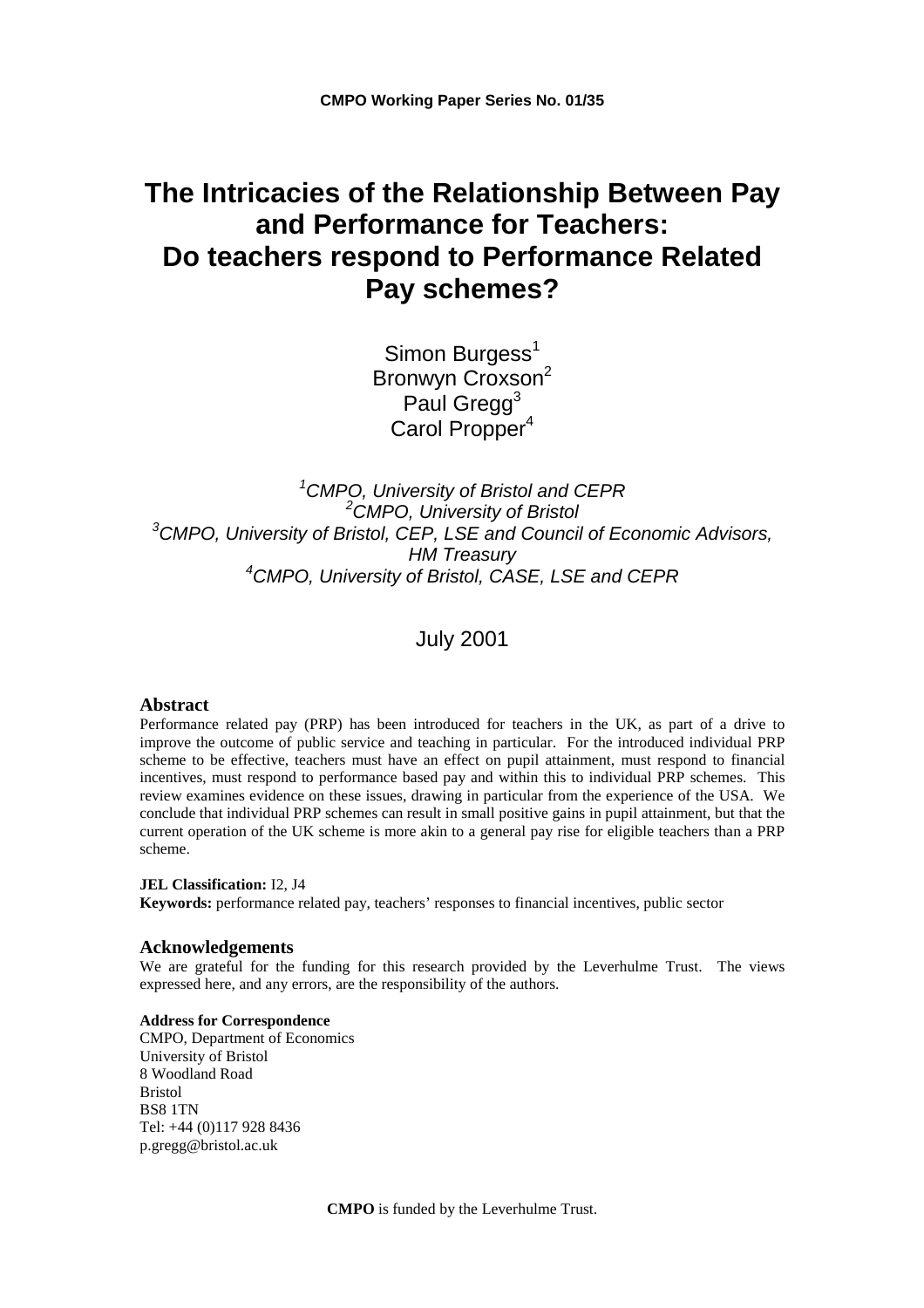# **1. Introduction**

For the first time in recent history, the current UK government is in the process of introducing a national scheme for individual based performance related pay for teachers. Teachers' pay has been on a single scale, with nine basic increments. Under the new scheme, teachers who have reached the ninth increment are eligible to apply to pass a Performance Threshold. Their personal performance is assessed against various specific categories, including professional development and pupil attainment. If successful, they receive an annual bonus of £2000, which they will continue to receive until the end of their career, without needing to reapply. They also move on to a new, upper pay scale where they will be eligible for further performance-related increments.

This constitutes an individual performance related pay (PRP) scheme for teachers. A number of UK commentators are highly critical of the notion of PRP in education in general, and the current performance threshold scheme in particular. Teaching unions have also shown outright hostility to these proposals. Objections to the individual performance pay revolve round three overlapping concerns. First, teaching is multidimensional and aimed at much wider outcomes than exam results or test scores. Second, teaching involves team-based cooperation that is inconsistent with an individual PRP scheme. Third, teachers are professionals and do not require financial incentives to induce effort.

There are clearly questions over whether and how teachers will respond. This paper examines the evidence on this. To assess the strengths of the arguments for and against the scheme, this paper addresses four issues that are central to understanding of whether, and how, this scheme will have an impact. The first is whether teachers make a difference to children's outcomes: how important is teacher effectiveness to child educational attainment relative to other factors such as family background, peer groups, school resources etc? The second is whether teachers respond to financial incentives: even if teachers do make a difference, if they are not motivated by money then a scheme which pays them more for better pupil attainment will have no impact. The third is whether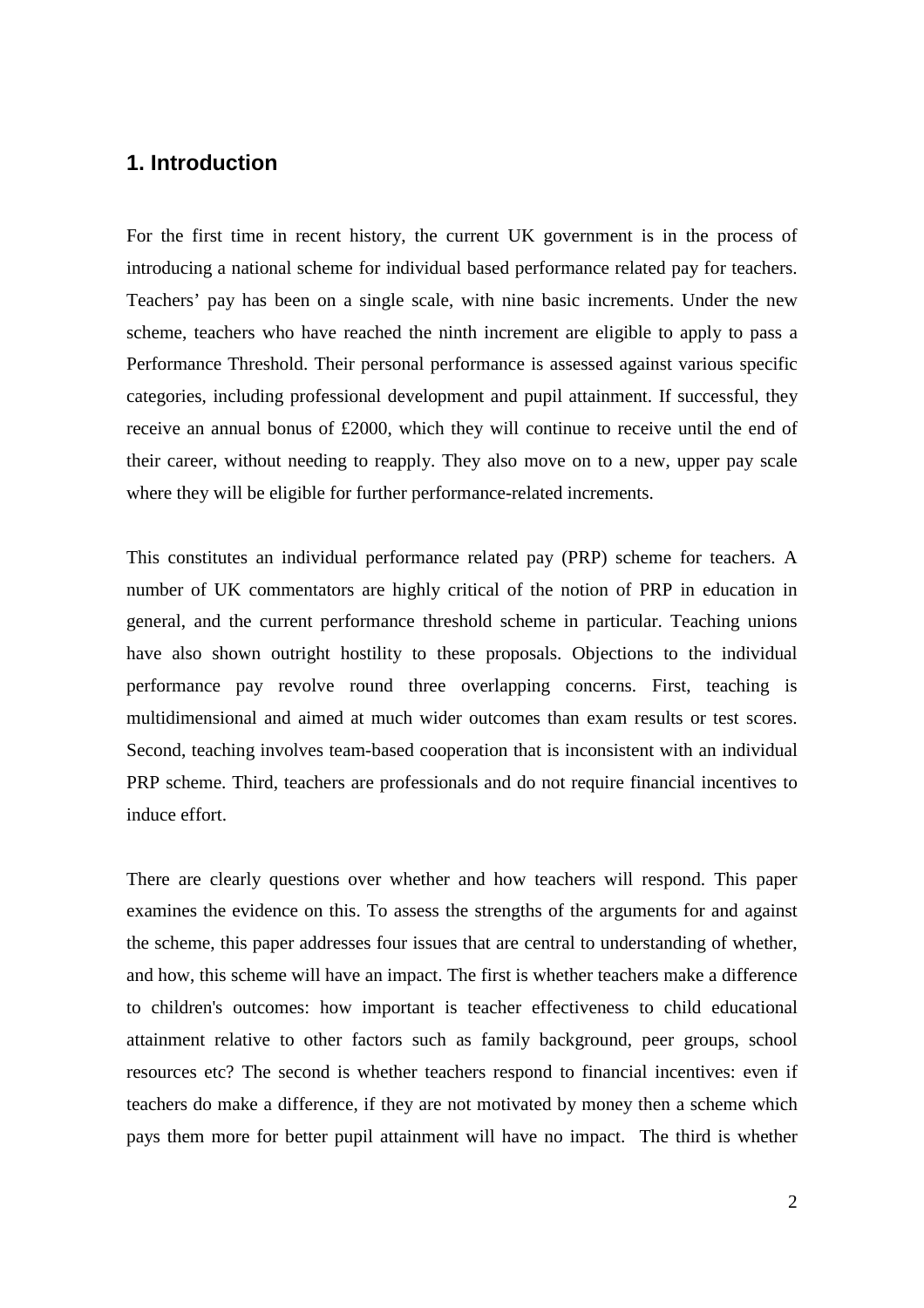effective individual performance related pay schemes can be operated in the public sector and how effective they have been when they have been tried. The fourth is whether PRP schemes can be used in schools and the impact of such schemes both on teachers and their pupil's outcomes.

To address these issues we survey a range of literature. In addressing the first issue, we build upon a recent comprehensive study of teachers' effectiveness (Vignoles et al. 2000) and therefore do not devote much space to this topic. In our assessment of the use of PRP schemes in the public sector we draw on international evidence, and in our survey of the impact of PRP schemes in education we draw primarily on the US experience, as this is where most schemes have been implemented. We devote attention to both teacher's perceptions of these schemes, and their impact on pupil performance, although the evidence on the latter issue is somewhat limited, although arguably the more important factor.

The layout of the paper is as follows. We begin with a brief outline of the scheme currently in use in the UK. Section 2 identifies the main findings from the large literature on the impact of teachers on child educational attainment. Section 3 reviews the limited evidence on the impact of variations in pay levels on teachers' behaviour. Section 4 briefly documents the issues surrounding the use of PRP in public sector settings. Section 5 discusses the US evidence on the impact of PRP schemes (both group and individual) in an educational setting. Finally, section 6 concludes with a discussion of the key issues relating to the use of PRP for teachers.

# **1. The current scheme and its background**

In the late nineteenth century English school teachers were paid according to their pupils' examination results. The scheme was abandoned in 1898, partly because teachers were concentrating on teaching only more able pupils (Hood et al., 1999). During the 1980s and 1990s there has been heightened interest in education reforms, arguably in response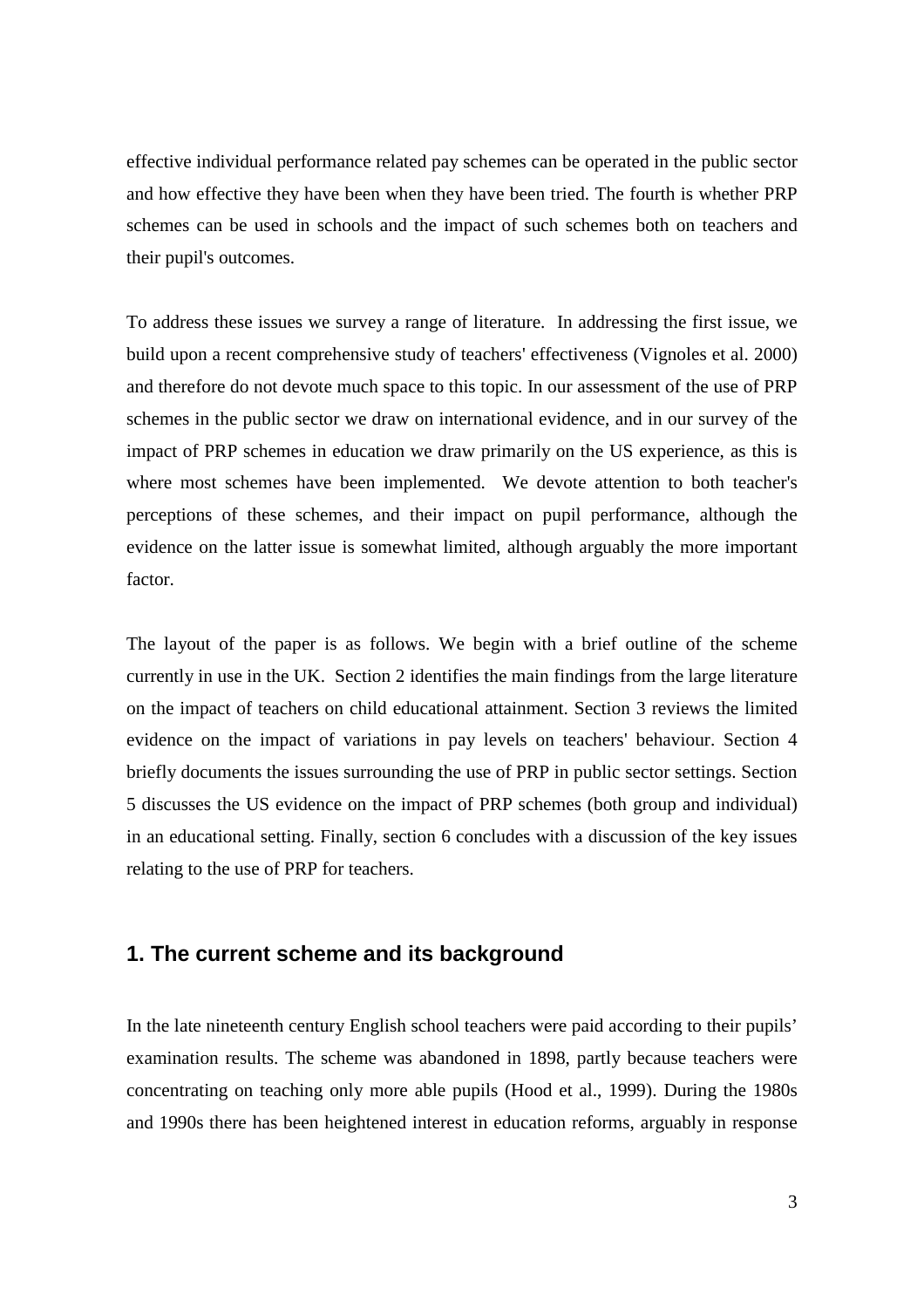to concern that poor education standards were contributing to poor economic performance and the very low levels of economic activity among the least qualified (Hood et al., 1999). Since 1989 a number of commentators and organisations have expressed concern about teacher performance, and advocated the introduction of PRP for teachers (Marsden and French, 1998; Tomlinson, 1992 and 2000). In 1991, the then secretary of state for education, Kenneth Clarke, stated that he favoured the introduction of PRP for teachers (Tomlinson, 1992). The School Teachers' Review Body (STRB) was established in 1992, with a remit to "develop proposals for linking teachers' pay more closely to performance" (Marsden and French, 1998). In 1993 excellence points were introduced for teachers, nominally a form of reward for excellent performance, but few schools used them because of lack of funding and lack of an appraisal system. During the 1990s the only concrete and comprehensive PRP scheme introduced into English schools was for heads and deputies. Head teachers have had a performance related pay scheme since 1991, which has evolved over time so that pay is explicitly related to performance appraisal with at least some head teachers' targets including pupil attainment (Marsden and French, 1998; Tomlinson, 1992).

More recently, the 1997 Labour government published a Green Paper signaling its intention to introduce performance related pay for individual teachers, alongside a compulsory performance appraisal system and a number of other reforms, including a school-level performance-related rewards scheme. The current individual scheme, adopted as a result of the Green Paper, operates in the following way. Teachers have historically been paid on a single scale, with nine basic increments. Under the new scheme, teachers who have reached the ninth increment are eligible to apply to pass a Performance Threshold. Their personal performance is assessed against various specific categories, including professional development and pupil attainment. If successful, they receive an annual bonus of £2000 (which they will continue to receive until the end of their career, without needing to reapply), and move on to a new, upper pay scale where they will be eligible for further performance- related increments. The first round of this scheme began in 2000.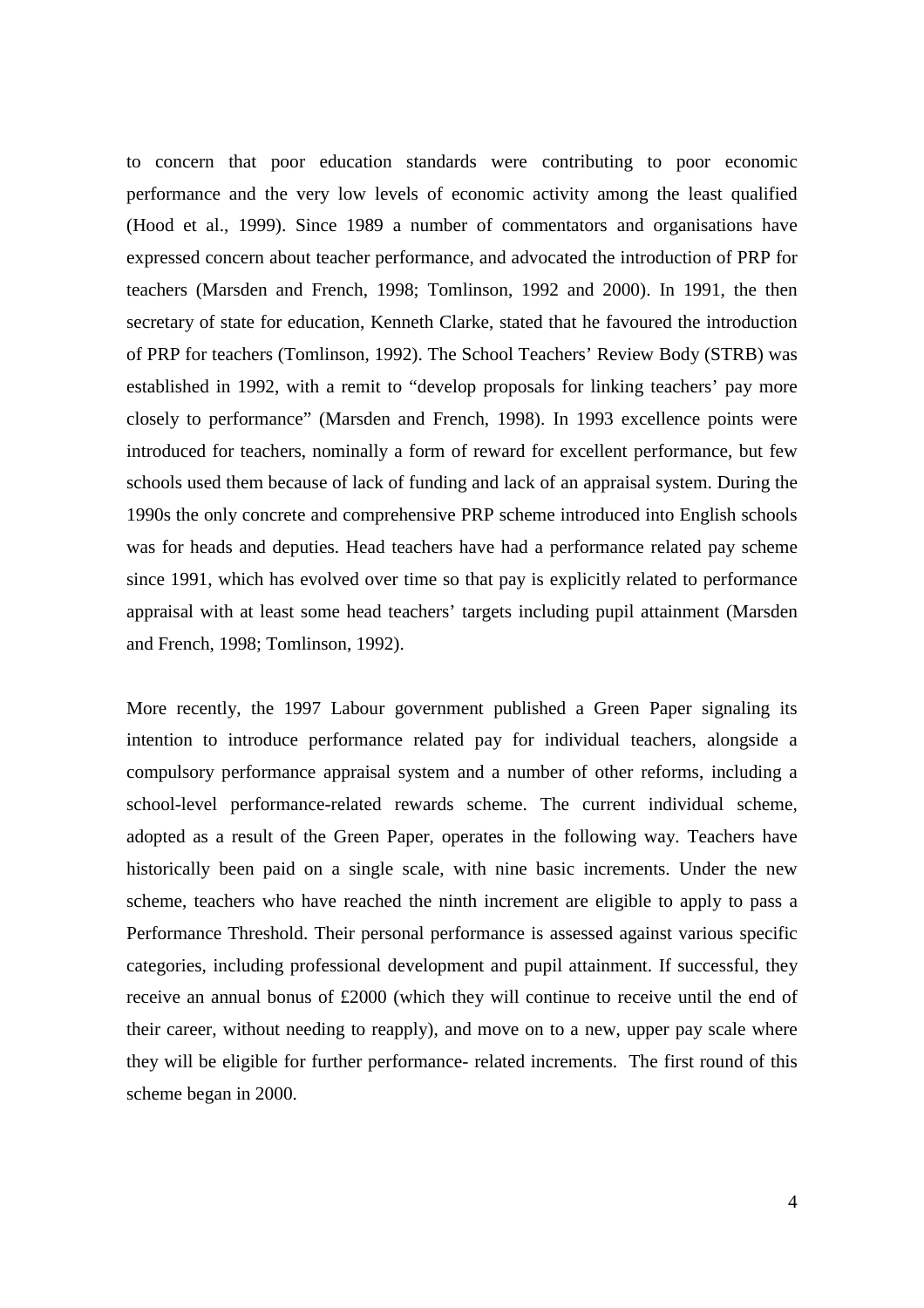The schools' award is an annual competition, with schools paid awards according to their test results. Schools are required to distribute the awards to teachers as bonuses. The first awards were announced in March 2001, and 6800 schools were given up to £25,000 each (Times Educational Supplement, 23 March 2001). Performance was judged according to levels of pupil attainment (not based on value-added attainment) controlling for relative deprivation using free school meals. Awards were given in two categories: to those schools that have improved over time, and to those that excelled.

A number of UK commentators are highly critical of the notion of PRP in education in general, and the current performance threshold scheme in particular. Richardson (1999a) argues that empirical evidence about the impact of PRP in other parts of the public sector shows that it does not motivate public servants (they do not believe that it will motivate them) and that it undermines morale. He argues that the performance threshold scheme is not designed to motivate teachers but rather is designed to be a cheap way of increasing the pay of some teachers while leaving average pay unchanged. In later papers Richardson (1999b, 2000) argues that the design of the scheme is such that it will not generate better teaching performance since teachers do not believe that it is legitimate, the goals are not under the control of individual teachers and there are too many different goals. Thompson (2000), writing for a union, the Association of Teachers and Lecturers, argues that PRP *per se* is inappropriate since teachers are not motivated by extrinsic rewards but by altruism, by affiliation to their school and to their colleagues, and by personal growth.

# **2. How important are teachers? Issues in estimating the production of education, performance and efficiency**

The importance of schools and educational resources generally in the educational attainment of children has been surprisingly controversial. The Coleman Congressional Report of 1966 (Coleman et al. 1966) concluded that schools did not make a great deal of difference to student outcomes in the US. The report looked at the wide differences in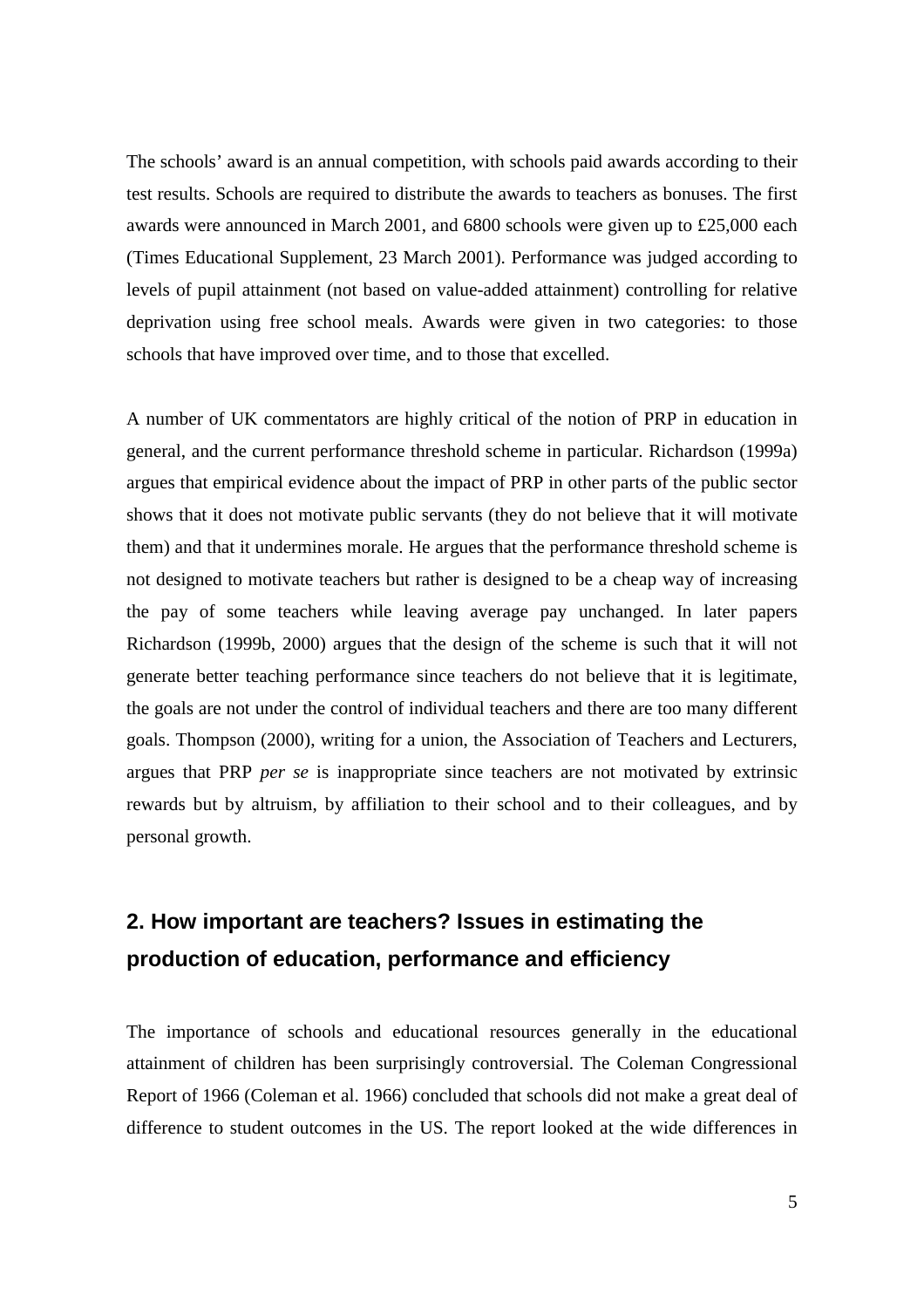attainment between Black and White students and came to these conclusions despite noting the large differences in school resources allocated across racial groups. The report suggested that family resources, ability and socio-economic background were the determinants of student attainment. Whilst the strength of these conclusions have been challenged since (e.g. Rutter et al. 1979), the importance of school resources to student outcomes remains ambiguous (Hanushek, 1986 , 1996).

There have been two major methodologies for looking at the impact of schools, resources and teacher inputs on student attainment. The first is simple OLS estimation of the relationship between the chosen output and the input of interest. These models look at the observed variation in outcomes such as standardised test scores, truancy rates, school completion rates etc. and assess the importance of school variation relative to aspects of family background. Reynolds et al. (1996) suggest that school quality drives around 8- 12% of the variance in student achievement. Attempts to specify the aspect or characteristics of schools that lie behind measured school effectiveness have not been very precise, but patterns have emerged from meta-analyses, discussed below. The second dominant approach has been to estimate an education production function and measure how far schools fall short of the best practice as embodied in the most efficient school or group of schools. Mayston (2000a and 2000b) discusses the econometric issues involved in trying to estimate aspects of education production functions. Estimation of such frontiers can be parametric through stochastic frontier regression or they can be nonparametric Data Envelopment Analysis.

In their comprehensive and seminal paper on the existing evidence on the link between resources and pupil attainment, Vignoles et al. (2000) argue that there are three major problems with the bulk of the available literature. First, there is clear lack of any theoretical structure to guide estimation. Second, limited data availability and poor data quality lead to measurement error, a reliance on aggregated data (which in turn leads to aggregation bias) and omitted variable bias. Third, they argue that there are a host of reasons why standard estimates are plagued with endogeneity problems. These include any education funding formulae that allocates money to schools on a systematic basis that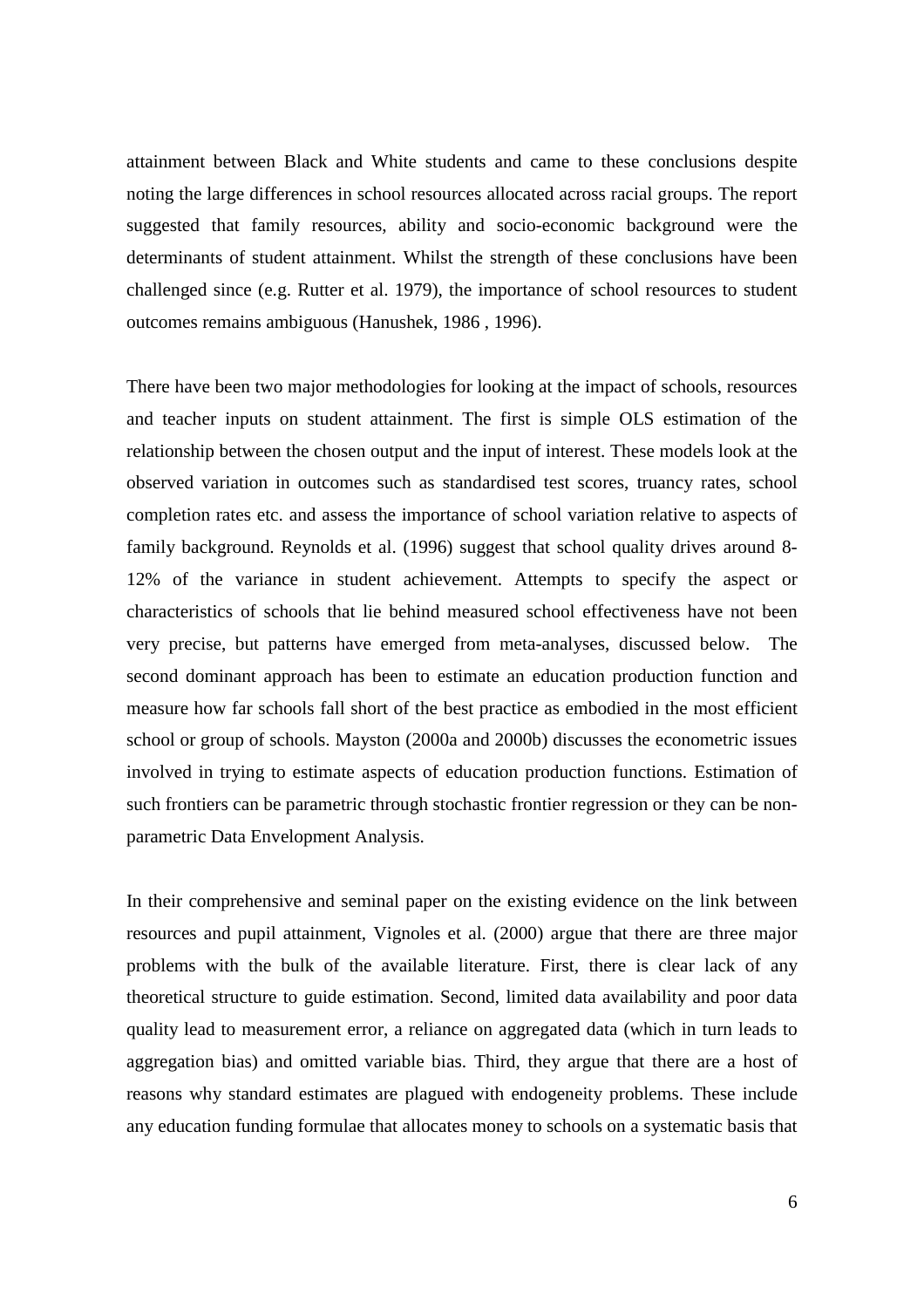deviates from a simple per capita formula, selection of pupils into schools via parental choice of location or allocation of resources to match student need within schools. As an example of the problem, if a school with more special needs children gets more money allocated to it, then extra resources will be negatively correlated with attainment.

There are several possible ways to address the problem of endogeneity. The first is simultaneous estimation of resource allocation and outcomes (Mayston, 1996), though identification issues can be severe. Second is the use of value-added models to net out the impact of child ability and family background on arrival at school. This can at best be described as a partial solution, as such background characteristics are still likely to be important in continued education development whilst at the school. Third, and perhaps the most promising approach, is the use of quasi-experimental approaches (instrumental variables, difference in difference estimation or random assignment experiments) to identify exogenous variation in the input factor of interest. These approaches have generally, but not universally, found positive results: extra resource inputs raise attainment. Akerheilm (1995), Angrist and Lavy (1999) and Figlio (1997) use the instrumental variable approach, and Card and Kreuger (1996) the difference in difference approach to look at the impact of changing school financial resources across racial groups in North and South Carolina, USA. Angrist and Lavy (2001) look at the impact of extra teacher training in eligible schools, compared to ineligible ones, in Jerusalem, Israel. Kreuger (1999) reports on experimental evidence on class size. The limitations of these approaches are the need for quality instruments in IV estimation and, more generally, that normally only one dimension of educational input changes at a time. This prevents the analysis of interaction effects (for example between class size and type of pupil) and also makes assessment of the relative importance of different types of input difficult.

### **The importance of teachers**

Despite, or perhaps because of, these problems meta-analyses of the results of large numbers of studies show on balance that school resourcing does raise attainment (Dewey et al., 2000 Hedges et al., 1994). The most common positive results are for measures of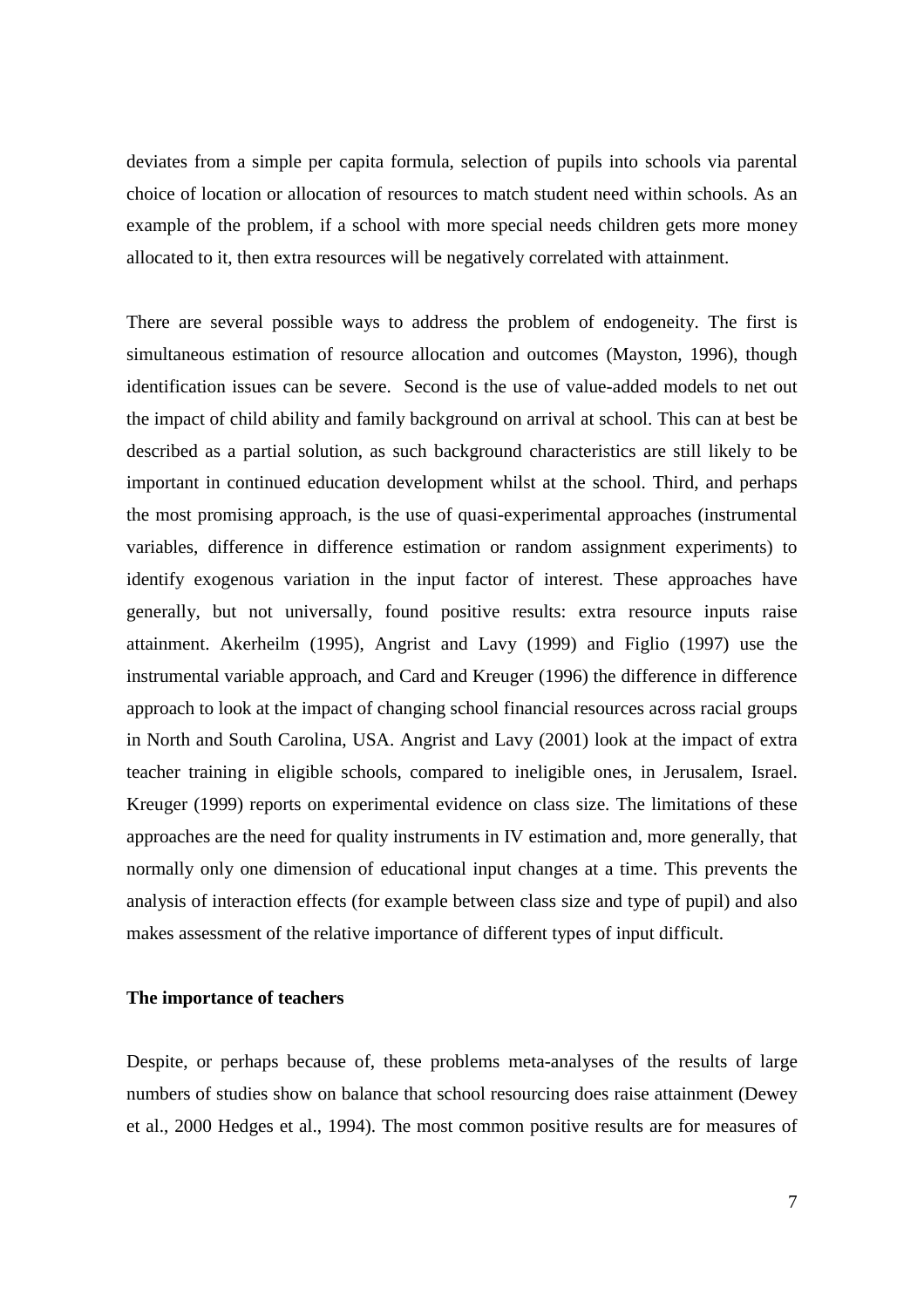expenditure per pupil, teacher experience and teacher salary. Teacher education and other teacher characteristics are also sometimes found to be associated with attainment. Salaries make up a large proportion of school education expenditure and Hanushek et al. (1998) suggest that teachers are the most important school specific factor in influencing pupil attainment. Indeed, they suggest that 7.5% is the lower bound for total variation in attainment due to individual teachers.

But whilst teachers appear to be important in how the education system influences attainment, the findings of what it is about teachers that matters is far less clear. Teacher experience has been found to be important but the magnitudes are not large. Hanushek et al. (1998) find that experience is a strong influence on student attainment but only when comparing teachers in the first 2 years of their career with those having more than 2 years experience. Their results suggest that an experienced (2 years plus) teacher raised test scores in maths by 7 to 15% compared to a novice teacher and by 4 to 10% in reading. Kreuger (1999) finds smaller effects but the peak is somewhat later into the teacher's career. Other studies find even smaller effects or insignificant ones. Ballou and Podgursky (1999) note that teachers' salaries give high returns to seniority (even more so in the US than the UK). This evidence of a weak relationship between experience and pupil outturns and high monetary returns suggests a misalignment of rewards and teaching effectiveness. Ballou and Podgursky also argue this misalignment is not consistent with a need to keep more experienced staff in the system.

Teacher education is generally not found to be a substantial or significant influence on outturns but Angrist and Lavy (2001) do find that teacher training, once in post, raises standards in a natural experiment among schools in Jerusalem.

The design of the recently introduced UK Performance Threshold scheme was informed by research on teacher effectiveness, commissioned by the DfEE from Hay McBer consultants. The details of the methodology are not clear, but they used a combination of qualitative methods and analysis of pupil attainment scores to assess the factors affecting pupil attainment (Hay McBer, 2000). They conclude that there are three main factors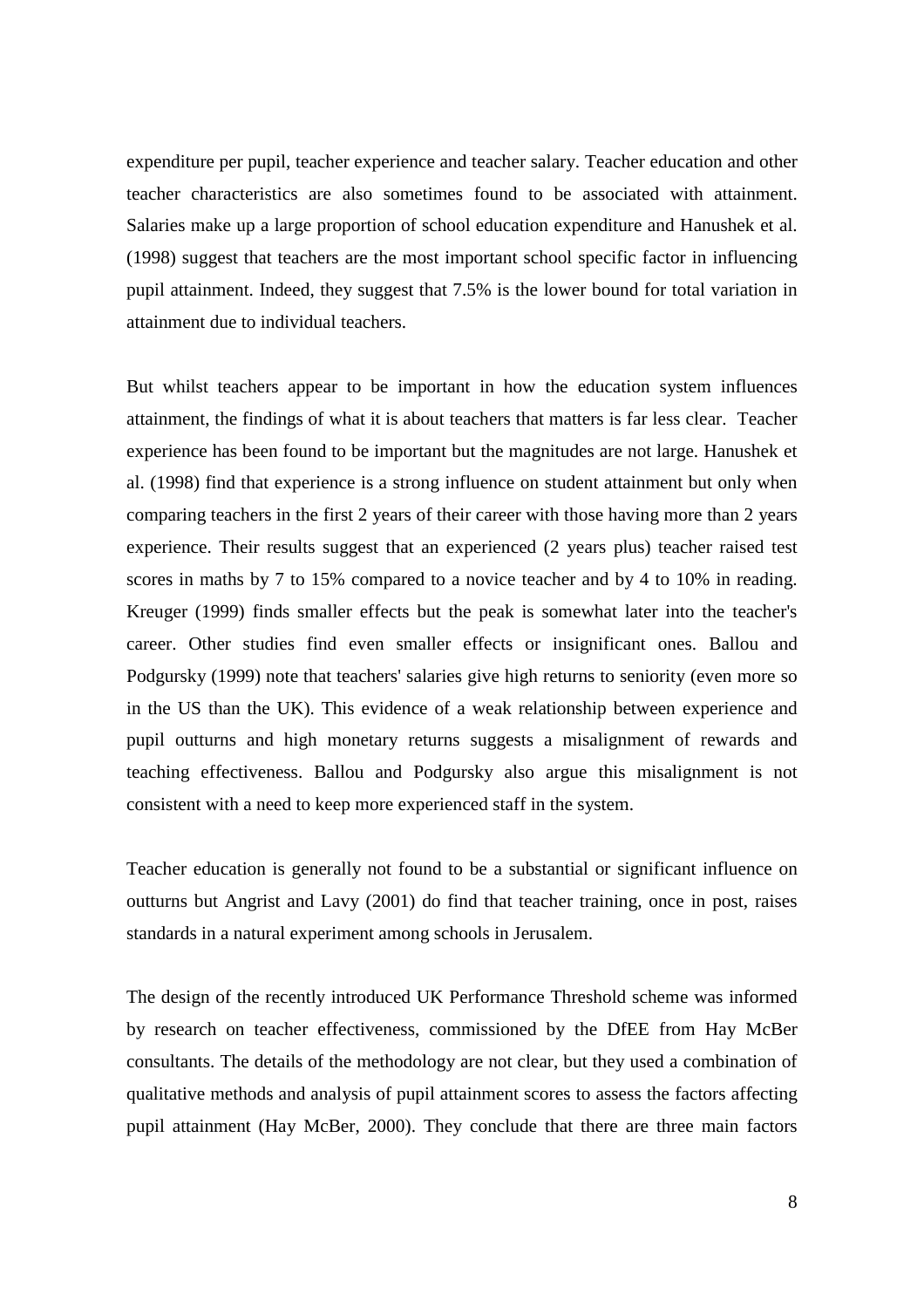influencing pupil attainment, all under the control of individual teachers: teaching skills, professional characteristics and classroom climate. They find that neither teacher age, experience nor qualifications nor school context affect pupil attainment.

# **3. Does pay affect teacher behaviour?**

The large literature on teacher effectiveness looks at the effect of teacher characteristics on student performance, in other words what the teacher brings to teaching, rather than what motivates teachers or how they teach. Here we focus on the research into pecuniary incentives on teachers. Teacher salary levels may influence student outcomes either through recruitment and retention of more able teachers and/or because higher wages induce greater effort.

The most developed research area on what motivates teachers is around recruitment and leaving decisions. Hanushek et al. (1999) look at the results of tests teachers take on leaving teacher training to assess whether higher paying school districts get better recruits (including both those entering the profession and those changing job). They find that those districts that pay higher wages do get teachers with higher test scores. But once a district fixed effect is included, no significant relationship is found: in other words, the association may not be a function of higher wages but of other features of the district. However, movements between schools within school districts show significant migration of teachers with higher test scores and experience to schools with higher attaining pupils and fewer minority students. While not necessarily yielding more pay, teaching in such schools might be easier or more rewarding. Black teachers were an exception to this, tending to move toward schools with more minority students. Higher paying districts did, however, suffer fewer teachers leaving teaching altogether. The results suggest that salary only had a modest impact on the quality of recruits at best. Achievement standards and racial mix within schools were far stronger influences on school choice by teachers than district level pay variation. This may suggest that teachers will prefer to teach in an easier environment or that there is greater professional satisfaction from teaching more able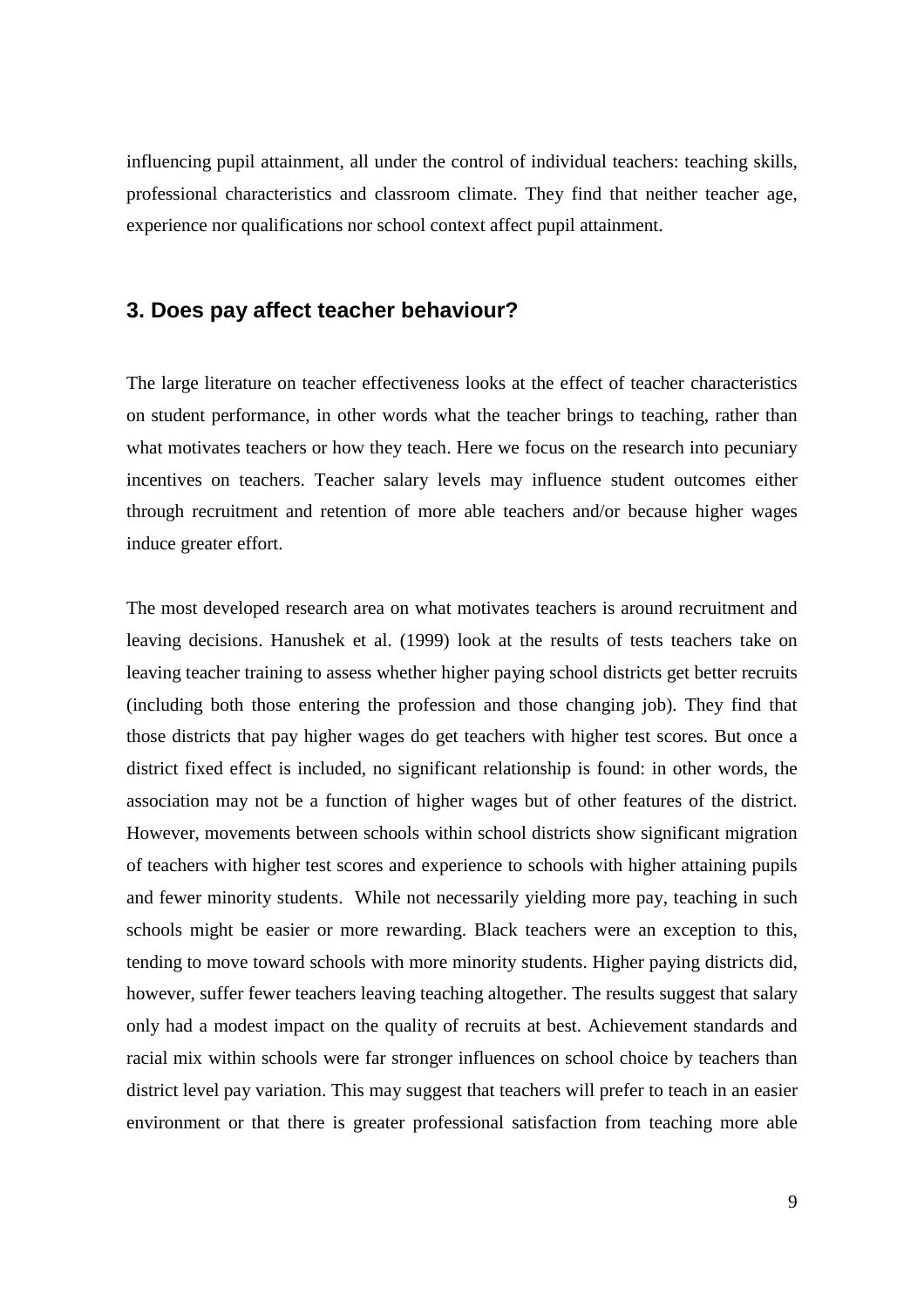students. Either way, it suggests that large compensating differentials would be needed to keep teachers (especially non-Black teachers) teaching in poor largely Black neighbourhoods.

In an attempt to assess whether pay affects who becomes teachers, Dolton and Mavromaras (1994) explore the career choices of two cohorts of graduates in 1970 and 1980. Their results suggest women are more likely to choose a career in teaching, that both cohorts were sensitive to relative pay in making career choice and this sensitivity was somewhat stronger in the 1970 cohort. Nickell and Quintini (2001) assess how teachers' (and other public sector workers') position in the pay hierarchy is related to the position in the measured ability distribution of new recruits to teaching. They examine two groups of individuals: a cohort born in 1958 (the NCDS) and a cohort born in 1970 (BSC 70). Comparing the cohorts, they conclude that declining relative pay in public services has been accompanied by a decline in the academic quality of recruits. However, as noted above, teacher effectiveness and academic ability may not be strongly related, and so this does not necessarily mean a decline over time in the quality of teachers. The view that pay levels impact on recruitment is backed up by Jacobsen (1995), who found that the starting wage affects recruitment into teaching in New York county, and that the relative wage rate affects retention rates and absentee rates among teachers in this (large) county.

Research on teacher retention by Murnane and Olsen (1989, 1990) explicitly modeled the impact of salaries and opportunity costs on the length of stay in teaching for teachers in North Carolina and Michigan. As a measure of opportunity cost, these studies used either degree subject, an ability test score, or an average salary of a graduate in the same subject who did not become a teacher. They find a positive effect of opportunity wages on teacher attrition in these states. Dolton and van der Klaauw (1999, 1996) undertake a similar study for the UK, but estimate more detailed measures of the opportunity cost, using individual wage data on teachers and data on starting wages in the non-teaching sector to explicitly estimate individual specific opportunity wages. They also distinguish between the different destinations and reasons for leaving teaching. They find that both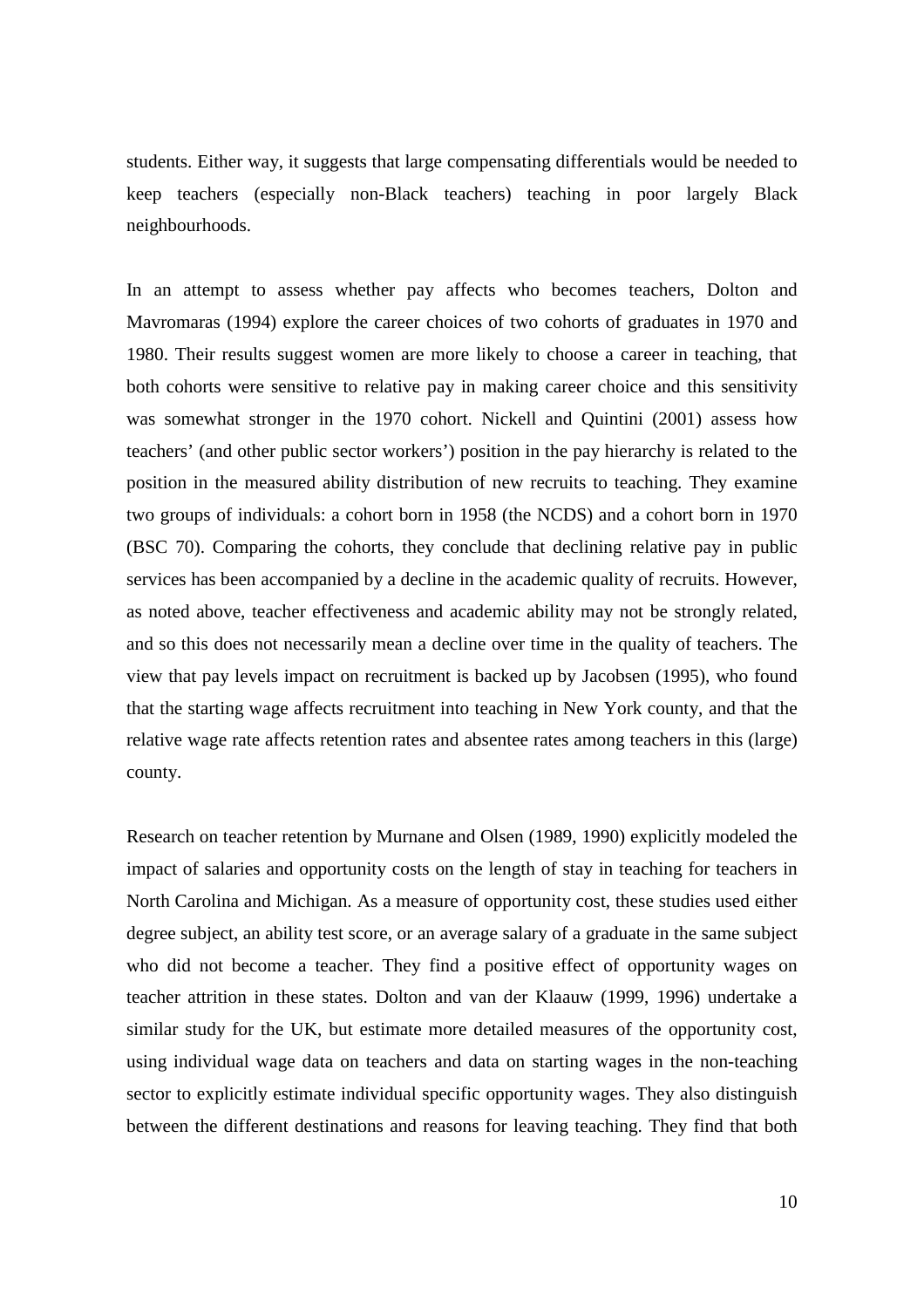teacher salaries and foregone wages matter for retention. The intensity of leaving teaching for non-employment is solely influenced by teacher wages and not by wages in the outside option. On the other hand, higher opportunity wages and lower wages in the profession increase the tendency amongst teachers to switch careers. In common with other studies, they also find evidence of heterogeneity in turnover propensities, which they link to observed differences in educational background, gender, social class and ability.

In the previous section it was noted that Ballou and Podgursky (1999) argue that that experience is over-rewarded in US schools, seniority producing high pay rewards but little gain in student performance. However, this perceived misalignment of the rewards to seniority does not necessarily imply that higher teacher pay produces no impact on student outcomes other than through staff recruitment.

Teacher's salary levels are found to positively influence student outcomes by Hanushek et al. (1999), Loeb and Page (1999) and in the Dewey et al. (2000) meta-analysis. However, other studies have been unable to identify significant effects from salary levels. Loeb and Page (1999) argue that that the reason that many studies fail to find significant improvements in student outcomes and teachers' pay is because the outside option, including alternative labour market opportunities and local quality of life indicators. Hence they argue that simple cross-section results are a mixture of labour supply and demand factors. When controls for area characteristics are made, they suggest higher pay and student outcomes are positively correlated, although no causal mechanism is identified. Hanushek et al. (1999) suggest that movements in pay levels among Texas school districts were positively correlated with student value added in maths and reading. This, they suggest, was not due to improved staff retention as this was not greatly affected by the movements in pay levels. In addition, when the sample was split by school recruitment and numbers of probationary staff it was those schools with no probationary staff and no recruitment which had the greatest value added gains. This, they argue, means that improved score performance by students was not driven by the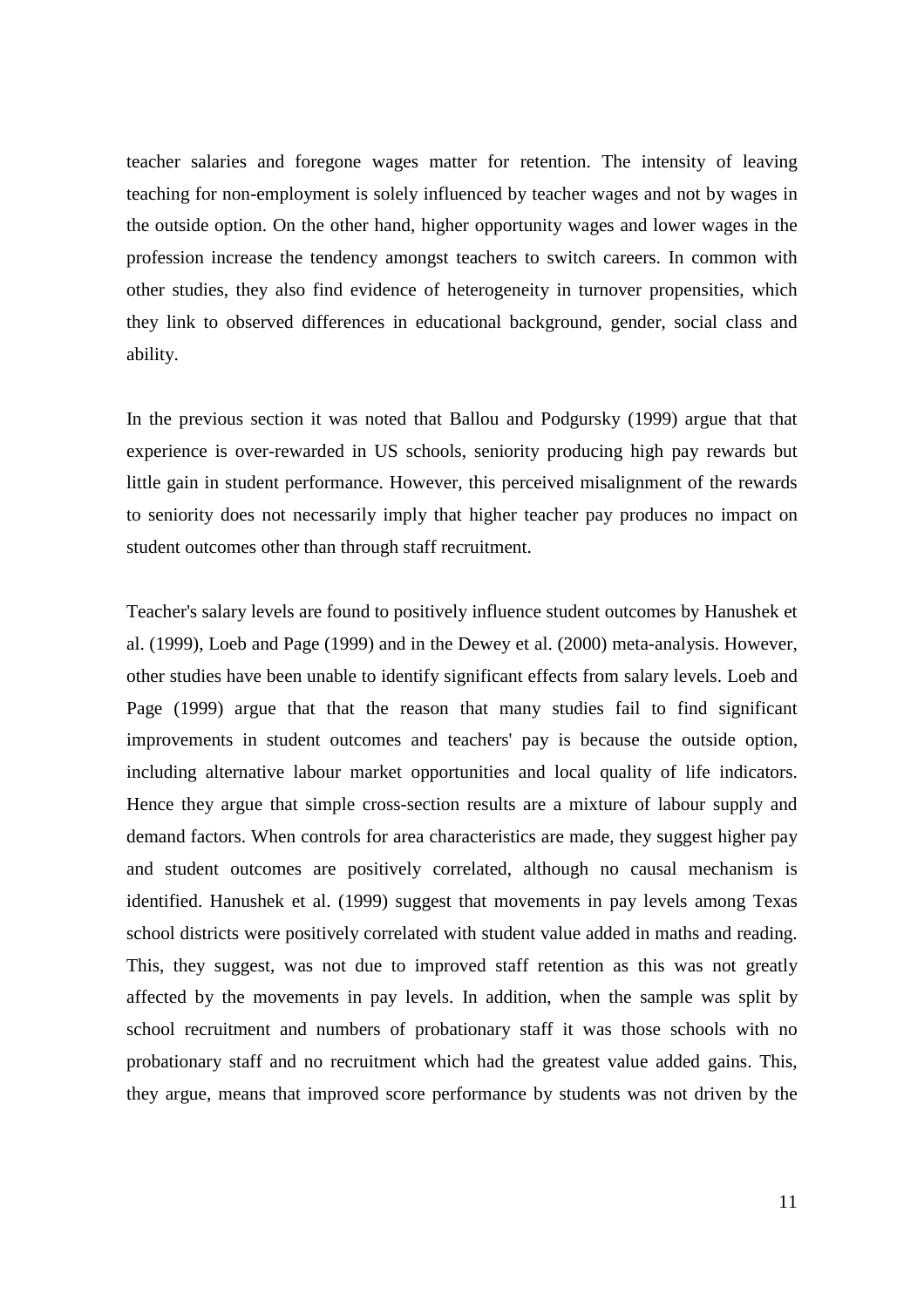impact of pay on staff retention and recruitment but reflects broader teacher improvements by continuing staff.

# **4. The operation of PRP schemes in the public sector**

The scheme introduced in the UK is intended to be performance related pay, rather than a general pay increase. It is therefore useful to examine whether PRP schemes can operate in the public sector. A number of reasons have been put forward why incentive schemes will not work in the public sector. These include difficulties in measuring output and the prevalence of multi-tasking. However, some of these arguably apply to the private sector too – there are difficulties in measuring output (for example, management consultants), and multi-tasking is as important: a lot of what office workers do all day in the two sectors may actually be quite similar. One distinguishing feature is the presence of multiple principals. Dixit (2000) believes the latter is the defining characteristic of the public sector, and argues that this influences the optimal incentive structure. He uses education as an example, citing the interest of parents and children, taxpayers, potential employers, teachers and government.

There has been a good deal of empirical and theoretical work investigating the optimality of design, and the effectiveness, of incentive pay schemes. Most of this work relates to private sector schemes, and in particular to CEOs (see Prendergast, 1999, and Murphy, 1999, for surveys). Evidence relating to the public sector is scant by comparison; Burgess and Metcalfe (1999b) review the theory and evidence with regard to lessons for the public sector.

The available evidence suggests that incentive schemes have similar effects in the public sector as they do in the private sector. This can be summarised as follows: they do have an effect on behaviour (that is, workers are motivated by the incentives), the schemes are not always well designed, and they can often produce sophisticated, gaming responses and unintended behaviour. Examples for the public sector (from not a very large set)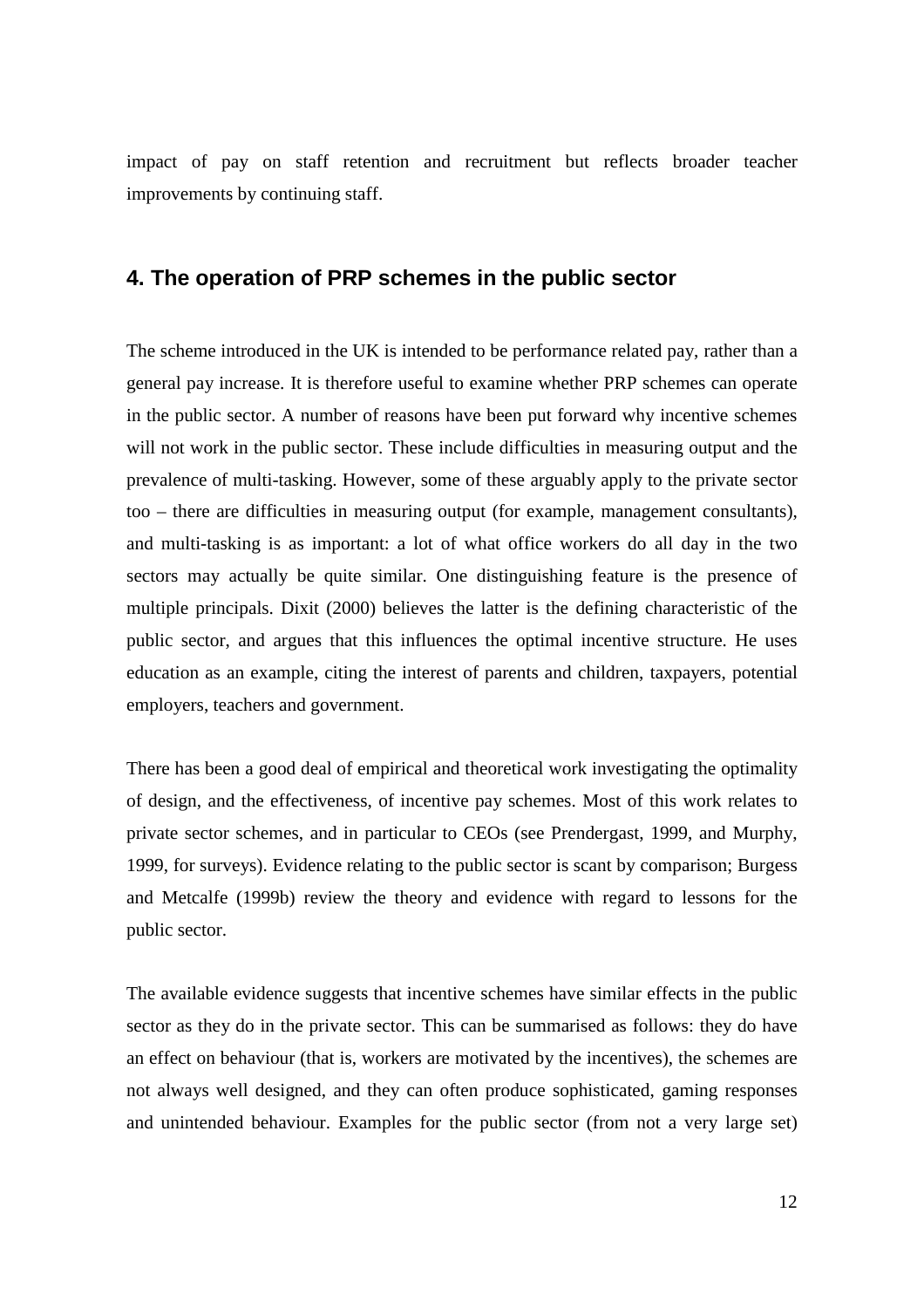include the work of Courty and Marschke (1997, 1999, 2001) on the effects of the incentives for the offices of the JTPA scheme, and Asch (1990) on US navy recuiters. These show both that incentive schemes do have an impact on behaviour and that part of this impact can be unintended by the organisation. Another example is Kahn, Silva and Ziliak (2001), who examine the impact of the introduction of an incentive scheme for Brazilian tax collectors. They show that the scheme had a very significant effect on fine collections per inspection – around 75% higher than they would otherwise have been.

Evidence on related issues includes the finding that public sector workers are motivated by more than just their own income (Heckman, Taber and Smith, 1996). Differences in the pattern of existence of incentive schemes between the public and private sectors are not easy to interpret but may indicate that there are inefficiently few schemes in the public sector (Burgess and Metcalfe, 1999a).

# **5. What is the impact of PRP in education?**

Most schemes to date have been introduced in the USA, where there is considerably less central and more local control over school organisation. The literature reviewing these schemes provides some guidance as to the likely effect of PRP schemes in teaching.

#### **The US schemes**

The adoption of PRP in US schools has been through several cycles this century. It waxed after world war one, when 48% of schools had a scheme, and subsequently waned so that by 1953 there were schemes in only 4% of schools (Murnane and Cohen, 1986). Following Sputnik, there was a resurgence of interest leading 10% of schools to introduce a scheme in the 1960s, and during the 1970s interest waned again so that by 1978 fewer than 4% had schemes. A survey conducted in 1978 by the Education Research Service attributed the decline to lack of funding and to problems in implementing schemes,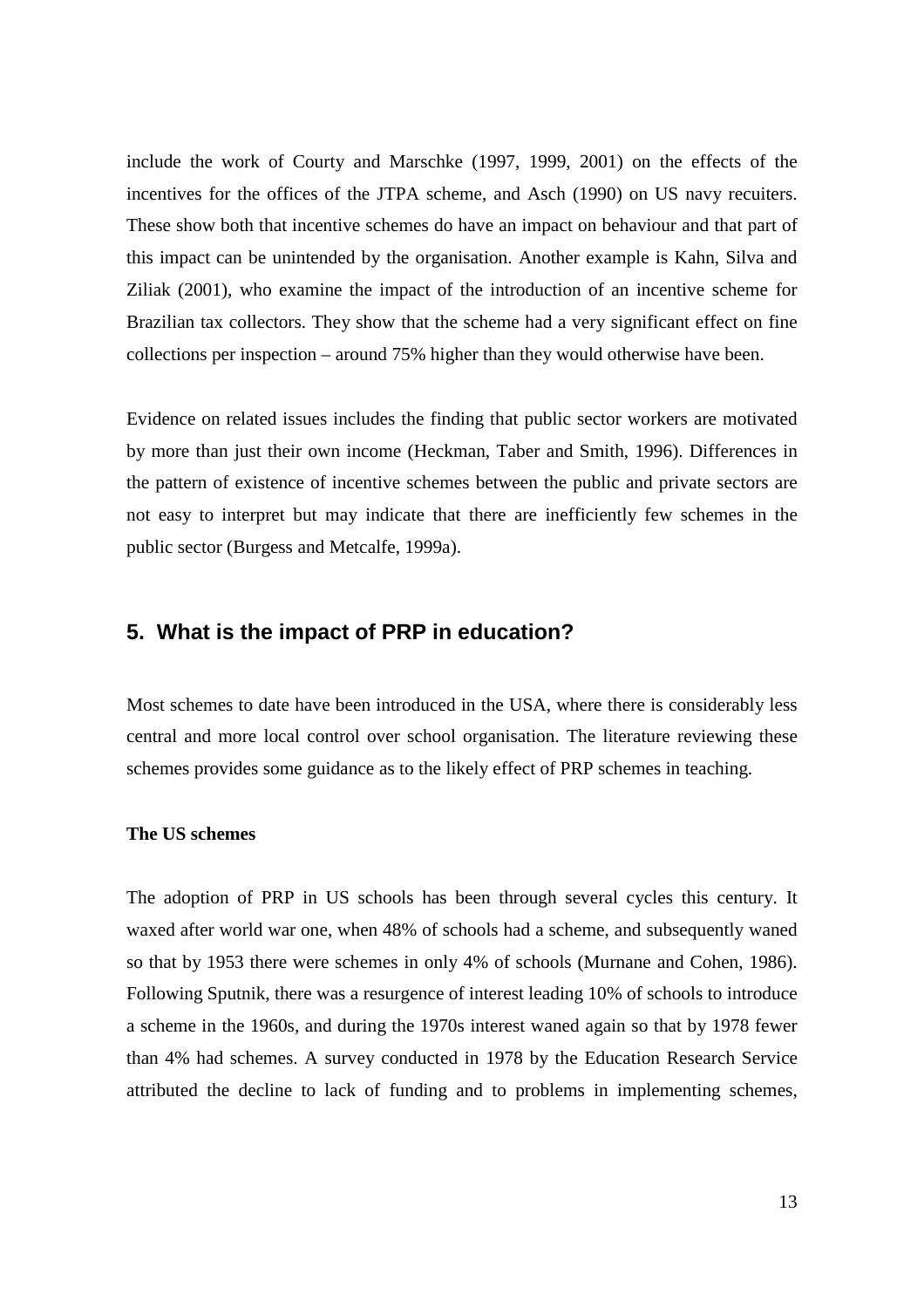including unfair evaluations, to opposition from teachers and unions, and to dissension and jealousy among teachers resulting from the schemes (Moore Johnson, 1984).

Interest in performance-based reforms rose again in the 1980s, as part of President Reagan's more general education reforms, again stimulated partly by fear that the US's relative economic performance was falling (Odden and Kelley, 1997). Concern with outcomes and performance during the 1980s also reflected concern that, although resources devoted to education had increased, pupil test scores were not improving (Ladd, 1996).

Most of the schemes introduced in the 1980s were based on the performance of individual teachers. Commentators argue that the schemes were short-lived because of problems inherent in individual PRP as well as flaws in the way schemes were implemented. One commentary attributes the demise of a South Carolina scheme, operational between 1986 and 1991, to teachers' belief that evaluations were biased, and to the inclusion of pupil attainment as a measure of performance which was both outside teacher control and allegedly open to cheating (it was alleged that teachers misrepresented results) (Clees and Nabors, 1992). Others argue that, in general, the schemes were poorly implemented in that they did not clearly define objectives, had inadequate assessment procedures and lacked credibility because they were not fully funded (Odden and Kelley, 1997; Moore Johnson, 1984). Schemes based on individual teacher performance were also criticised by these authors for engendering competition between teachers and for failing to recognise that student attainment in any one class depends on their experience in all classes.

By 1990, there were few PRP schemes. A National Centre for Education Services survey found that only 2% of teachers received individual PRP, 3% received group awards, and 16% received some type of "career ladder" award (Jacobsen, 1992).

The problem of linking measures of attainment and rewards to individual teachers is argued to have stimulated the rise, during the 1990s, of group schemes based on school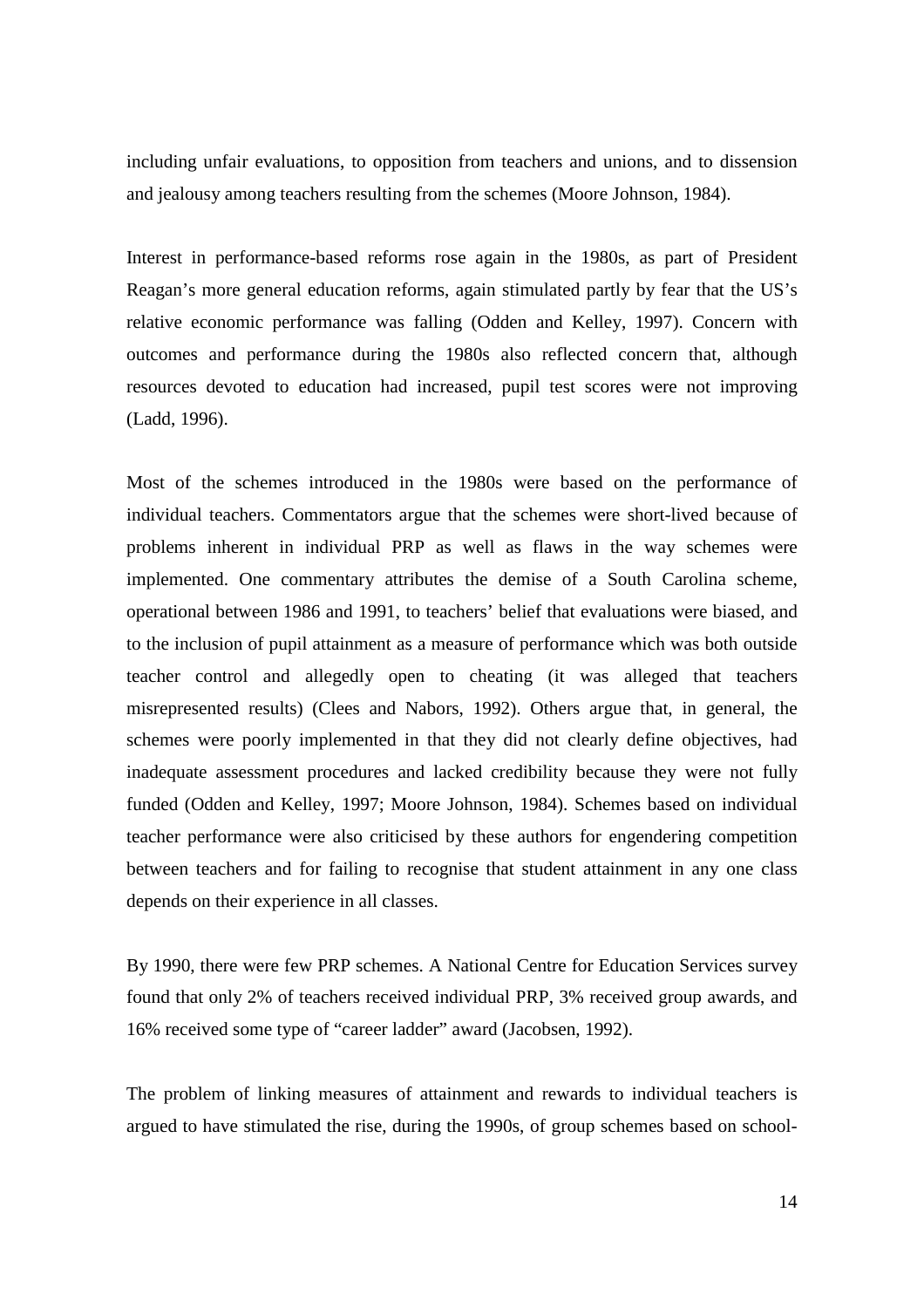level performance (Clotfelter and Ladd, 1986; Moore Johnson 1984). There are currently a number of such school-level schemes operating in the US. Their design varies between states and, sometimes, between the school districts within states. In some states, school schemes pay bonuses to all teaching staff in a school, in others awards go to school improvement schemes (Kelley, 1999). States in which schemes can (or have to be) translated into teacher bonuses include Colorado, Florida, Kentucky, New York, North Carolina and Texas.

The Kentucky scheme has been evaluated in a number of different studies. It was introduced in 1990, and operates on a two-year cycle (Heneman and Milanowski, 1999; Kelley, 1998). The performance of schools is judged by student performance in particular tests (Kelley and Protisk, 1997). Schools are placed in one of five different categories. Those not meeting targets are placed in low categories, and have their autonomy restricted. Top schools are paid a lump sum, which staff within the school then decide how to allocate. In the first cycle, staff in 98% of schools voted to use at least some of the award for personal bonuses. In the second cycle staff in 90% of schools voted to take bonus for "personal use". Bonuses range between \$1300 - \$2600 per teacher.

Charlotte-Mecklenburg is a district in the state of North Carolina. Its scheme has been operational since 1992 and has also been evaluated. Initial baselines were set for each school in 1991, and in each year each school has to improve according to targets set against the baseline, which include pupil attainment and measures of behaviour such as the number of drop outs. Rewards are assessed at school level and given to schools, which have to distribute them to teachers in fixed amounts (Heneman, 1999).

The school district of Dallas (Texas) introduced a scheme which was operational from 1993 (Ladd, 2000). Awards are calculated from the difference between the current years and past years test scores, adjusted for socio-economic variables. The method for aggregating pupil scores to a school score has been described as "incomprehensible to most participants in the process and to most outside observers… school officials neither understand the process nor have any idea what sorts of gains would have been required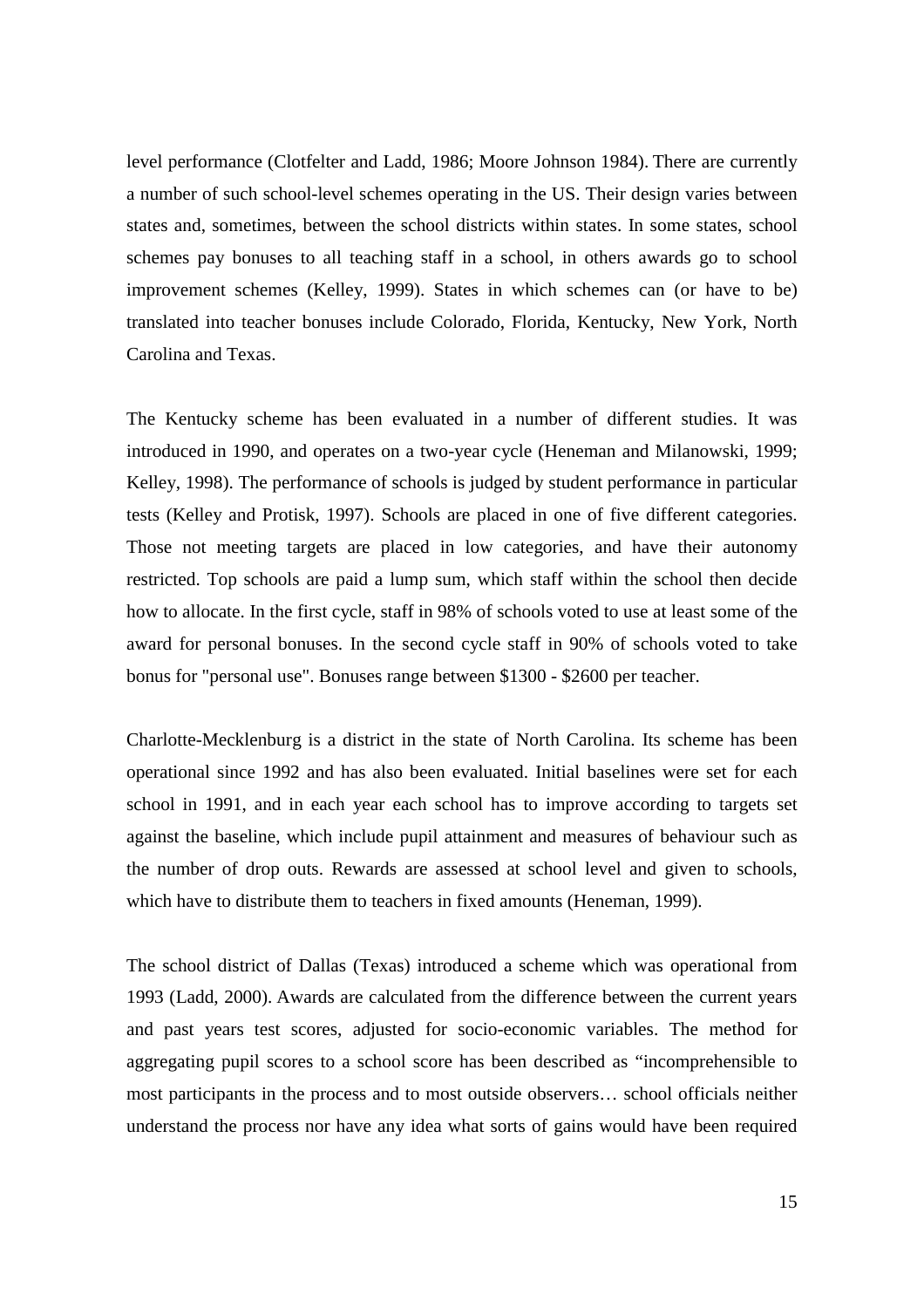for them to achieve a high ranking" (Clotfelter and Ladd, 1996). Other variables such as drop out and attendance rates are also taken into account when calculating awards. Bonuses are paid to staff in fixed amounts: teachers and principals each receive \$1000 and non-professional staff receive \$500. In addition, a contribution of \$2000 is made to the school activity fund, and award-winning schools are invited to a gala lunch.

In other states the award goes solely to school as an improvement fund and cannot be paid as salary bonuses to teachers. Maryland operates one of these schemes, and gives awards to schools as school improvement funds (Kelley, 1999). South Carolina has also operated a school-scheme since 1984. This scheme ranks schools according to test results and attendance, judged by year-on-year gains. Schools are judged within one of four groups, defined using socio economic indicators. Within each group the top 25% get an award. In addition, schools in the bottom 75% of each group can get an award if they exceed expectations, based on the distribution of expected results for schools with their characteristics. Awards are paid in proportion to pupil numbers, typically \$15,000- \$20,000. In addition, award-winning schools get a waiver from state administrative restrictions (Clotfelter and Ladd, 1996).

Mississippi operates a group scheme at the level of school districts. Districts are judged according to district-wide performance on some process variables and in terms of test results, number of graduates, and number of college enrolments. High performing districts are rewarded by being made exempt from some regulations (Elmore, Abelman and Fuhrman, 1996).

#### **The evidence on the effect of US school level schemes**

A number of empirical studies have been conducted in recent years, all focusing on school-level schemes. We begin with a review of the qualitative studies that have addressed teachers' attitudes to financial bonuses in interview or questionnaire studies.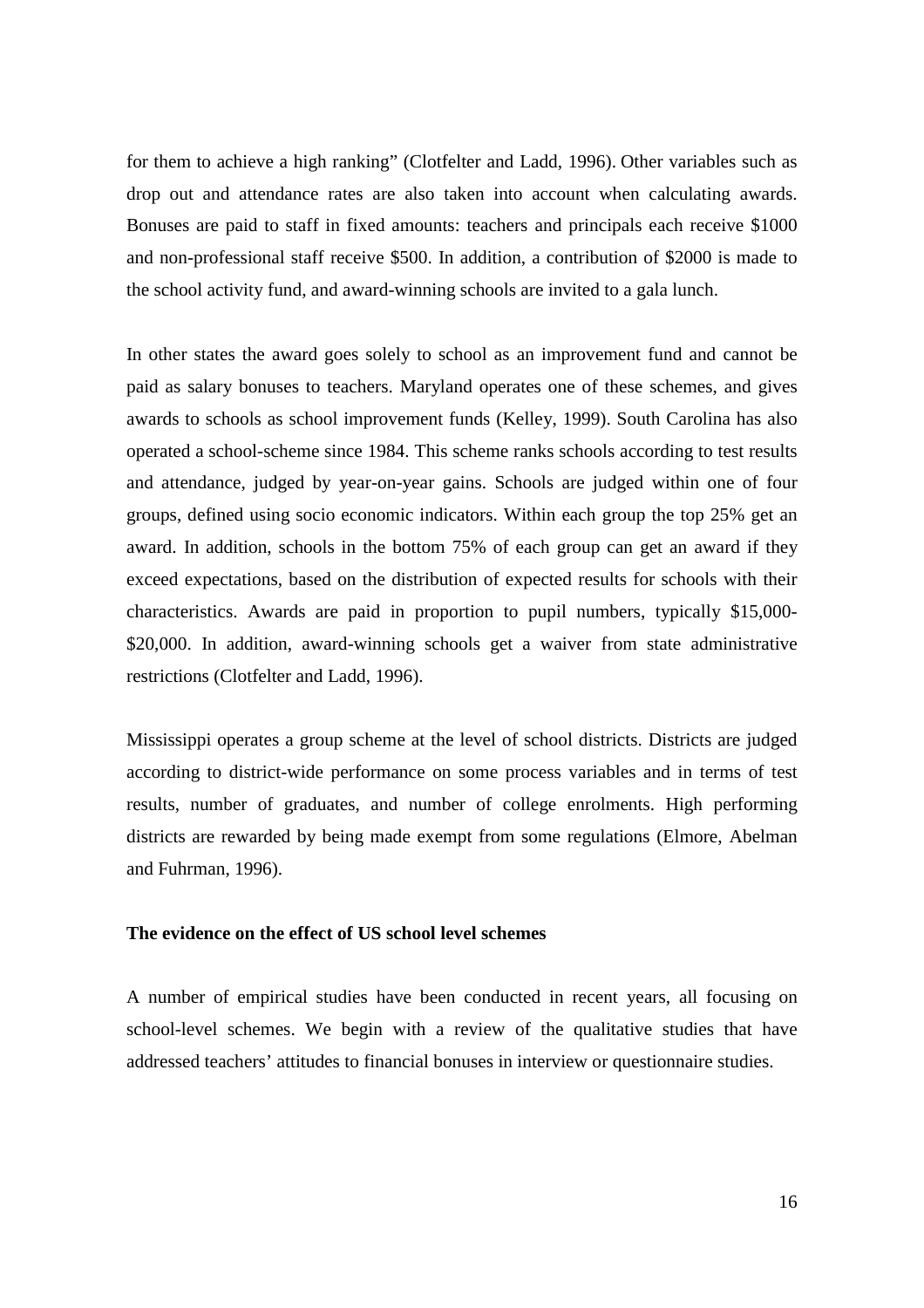#### *Teachers' beliefs as to the impact of financial rewards*

Most studies find that teachers believe financial rewards to be appropriate and that they believe them to have a positive impact on motivation. The findings of different studies differ in the relative weight respondents give to financial (i.e. "extrinsic") rewards as opposed to peer esteem, satisfaction and other "intrinsic" rewards, and in the mechanism by which financial rewards are believed to affect behaviour.

Studies conducted by Kelley in Kentucky and in the Charlotte-Mecklenberg district of North Carolina found that teachers believed that their primary motivation came through intrinsic rewards, such as seeing students achieve and public recognition (Kelley and Protisk, 1997; Kelley, 1998 and 1999). In Kentucky, only 20% of teachers stated that the possibility of a salary bonus was a primary motivator to change teaching practice. Most teachers in the study reported in Kelley (1999) placed a higher value on intrinsic rewards, including the satisfaction of seeing improvements in pupils and the opportunity to work collaboratively. However, this study also found that most teachers believed bonuses were desirable, and when offered a choice preferred to receive a reward in form of a bonus rather than have it given to the school improvement fund. Kelley concludes that financial awards affect behaviour, but indirectly since teachers strive for the public recognition associated with the award, rather than the financial reward itself. It is possible that the motivational effects of the Kentucky scheme were undermined by memories of an earlier scheme, operating during the 1980s, which did not pay out promised bonuses. Teachers in the study reported in Kelley and Protisk (1997) remembered this, and it led some to believe that, under the new scheme, any increase in their effort would not in fact be rewarded.

A characteristic of the Charlotte-Mecklenberg scheme, believed to motivate teachers indirectly, was that teachers in interviews viewed schemes as giving them clear performance goals, in other words, clear signals of what is required (Kelley, 1999). Drawing on the psychology literature, some commentators argue that PRP schemes may motivate teachers by giving them clear information about goals and what is expected of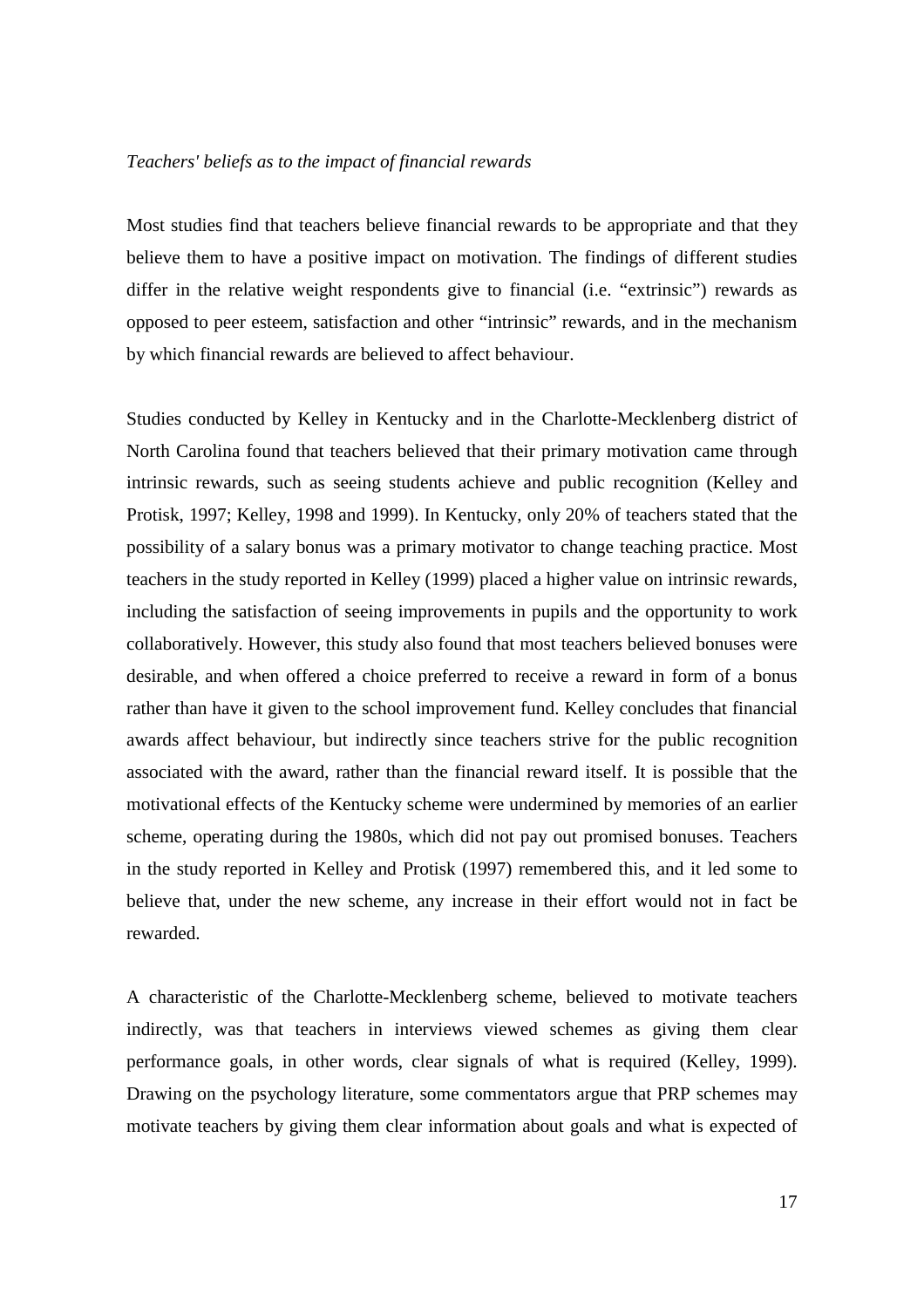them, rather than motivating them directly with the promise of rewards or threat of sanctions (Kelley, 1998 and 1999). Teachers in Kentucky studies viewed fear of sanctions as a more powerful motivation for changing teaching practice than desire for rewards. The sanctions in the Kentucky scheme were for the school to be placed in a poor performing category, which teachers feared believing it would bring a negative label to the school or to themselves, a loss of professional autonomy since schools in that group were placed under external "experts", and a loss of job security (Kelley, 1998). Another study conducted in Kentucky similarly found that subjects were more conscious of fear of sanctions than they were of rewards (Elmore, Abelman and Fuhrman, 1996).

But there is clear evidence that, in addition to intrinsic rewards and fear of sanctions, teachers also believe financial rewards are important. A study conducted in Charlotte-Mecklenberg found that teachers viewed distributing school awards as bonuses to individual teachers as appropriate, although they believed that the current level of bonuses was too low (Heneman, 1999). Subjects in this study stated that they were not motivated directly by the financial rewards, but by the implied recognition - the "thank you" - implied by the bonus. These subjects stated that they were motivated primarily by helping pupils to learn. Heneman and Milanowski (1999), in another study conducted in Kentucky and Charlotte-Mecklenberg, found that when faced with 17 alternative motivators, teachers perceived bonuses to be among the top three (in Charlotte-Mecklenberg) or five (in Kentucky). They found that teachers did not believe that changing the bonus would alter their motivation, and also found, in Kentucky, lack of support for the existing scheme, possibly reflecting its poor administration. An interviewbased study conducted in Colorado before the introduction of a scheme found that teachers supported the introduction of monetary incentives, and believed a PRP scheme would increase their effort (Carter and Roberto, 1992).

The studies reported above investigate teachers' beliefs about the factors affecting effort. There are also a small number of studies which attempt to look at the impact of schoollevel schemes on behaviour or outcomes. Two studies include analysis of what teachers believe the impact will be on pupil attainment: teachers in the *ex ante* Colorado study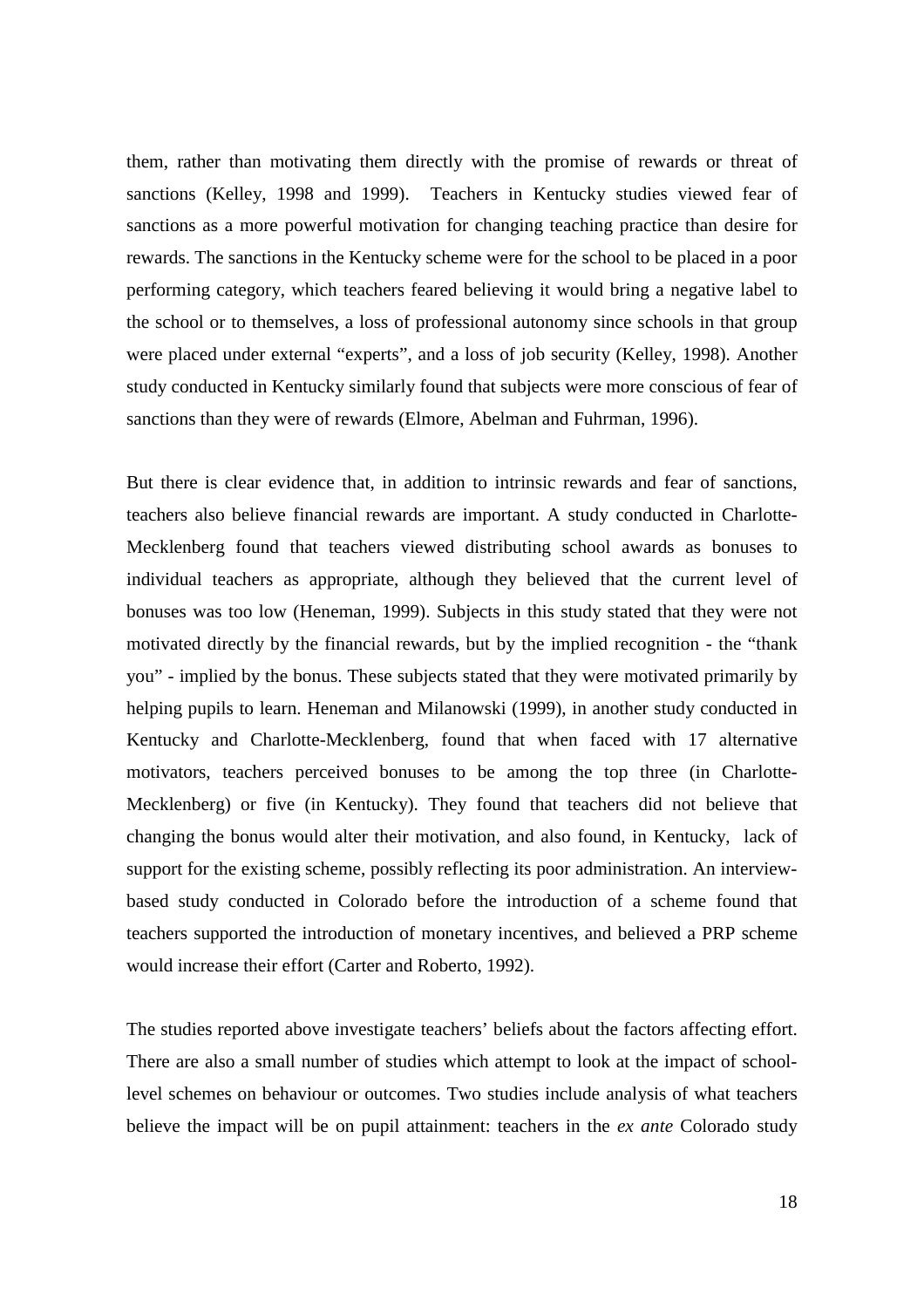believed that a PRP scheme would have a positive effect on pupil attainment (Carter and Roberto, 1992); and teachers in Kentucky, interviewed after the introduction of a scheme, believed that the scheme had led to an improvement in student writing (Elmore, Abelman and Fuhrman, 1996). A study of the factors associated with successful performance in the Kentucky scheme found successful schools changed the curriculum and improved the skills of teaching staff so that both were aligned with the goals of the assessment process, and incorporated test taking strategies into the curriculum (i.e. taught to the test) (Kelley, 1998). These changes may have resulted from the incentives given by the group scheme. Respondents in some studies certainly believed that the group scheme had increased collaboration between teachers (Kelley, 1999). Kelley's studies also found that, in Kentucky in response to the scheme, schools rewarded students for good performance or good effort. One of her studies, based on case studies in six schools, found that two high schools rewarded students with field trips and parties, and that one elementary school used part of the award money to give a grant to the local high school (Kelley and Protisk, 1997). In another study, 87% of teachers in Kentucky had created an incentive system to encourage student performance, with rewards including food before exams, extra time on trips or extra recess time, extra credit, and exemption from final exams (Kelley, 1999).

The studies found some evidence that teachers believed negative consequences had followed the introduction of school-level schemes, including stress and additional pressure (Kelley, 1999). The practice in Kentucky of teachers within a school voting on how to divide up the awards was believed to have generated internal conflict, with some teachers concerned that others were free-riding (Kelley and Protisk (1997). Some of this conflict resulted from teachers who were in the grades in which students were assessed believing they faced a disproportionate burden.

An interview-based study conducted in various US school districts found that enduring schemes were not believed to have been designed to, nor had they had the effect of, altering teaching quality (Murnane and Cohen, 1986). Rather, schemes enabled districts and schools to meet other goals, for example allowing teachers with spare time to increase their income, supporting teachers, encouraging dialogue between administrators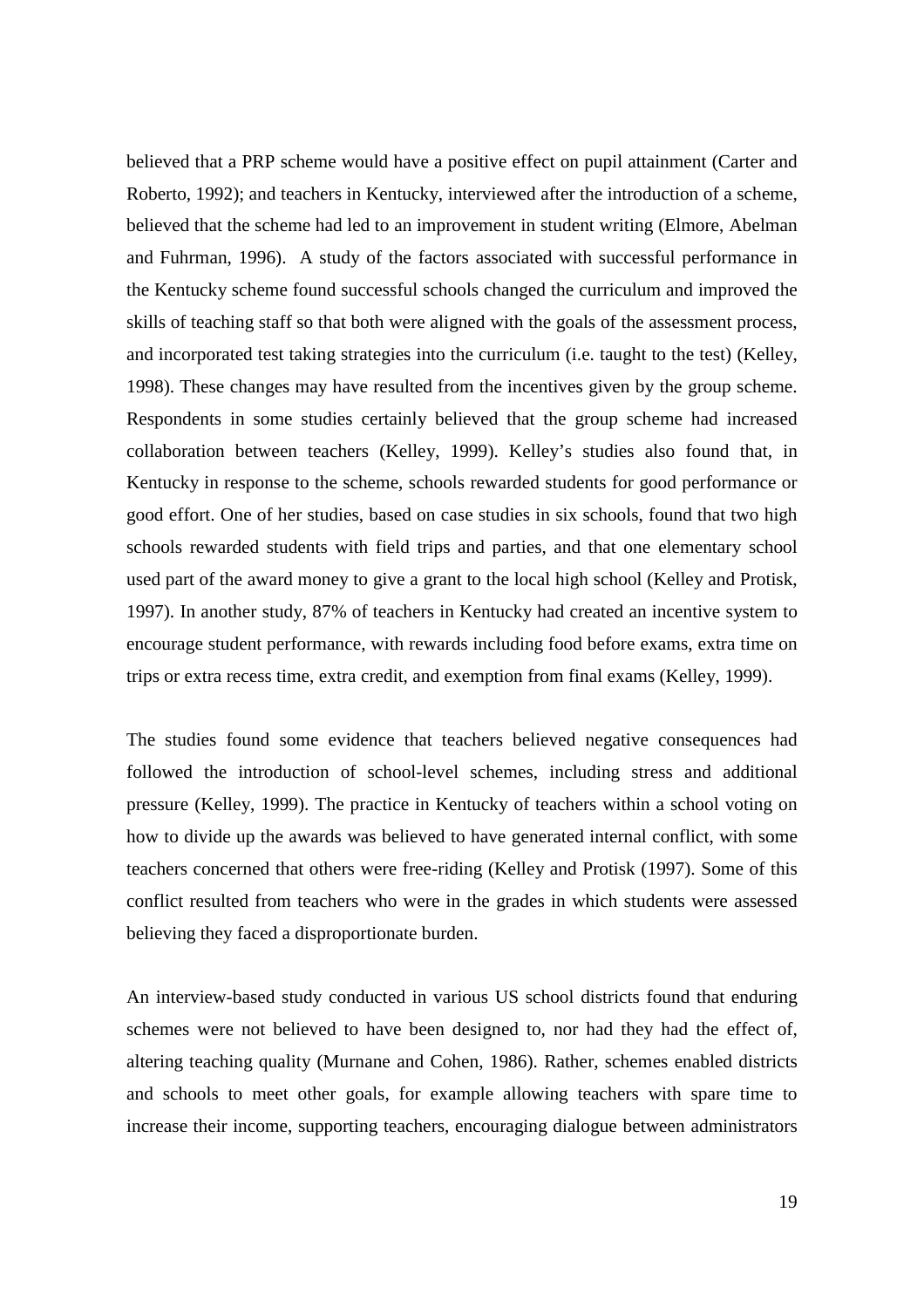and teachers about issues relating to quality, and building community support for additional funding since schools used evidence that performance was being taken into account to gather support for additional funding.

### *Evidence on the impact of teacher incentives on student performance*

There is very little evidence on the impact of teacher incentives on student outcomes, in fact there are only papers by Ladd (1999), Clotfelter and Ladd (1996) and Cooper and Cohn (1997). Ladd (1999) describes the incentive programme for schools in Dallas, and uses panel data on schools to test for effects on test scores and student drop-out rates. The scheme, introduced in 1991/2, is school-based rather than individual teacher-based and provides monetary rewards to all teachers (indeed, all staff, including janitors and secretaries) in successful schools. The details of the programme reflect quite a sophisticated approach to measuring the outcome, namely test score gains. The test score for each individual student is regressed on that student's personal characteristics (race, gender, and eligibility for free school lunch) and the residuals calculated. These residuals were then compared to the residuals the previous year and estimates of gains produced, so controlling for linear pupil effects. The mean of these across all subjects and all enrolled pupils is the school's score. The scheme used multiple measures of student outcomes from a variety of different tests in an attempt to minimise problems of "teaching to the test"; student attendance and drop-out were also factored in. Given the overall school score, around 20% of schools each year win bonuses, worth around \$1000 to teachers.

Ladd's study uses a panel of school-level student test score gains across six large Texas cities, over the period 1991-1995 (availability of comparable data prevents any "before/after" comparison). The output measure used is the pass rate on maths and reading tests, thus emphasizing the bottom end of the ability distribution. The panel regressions control for common time effects and for city fixed effects rather than school fixed effects. There are also a number of school characteristics, such as racial mix and

l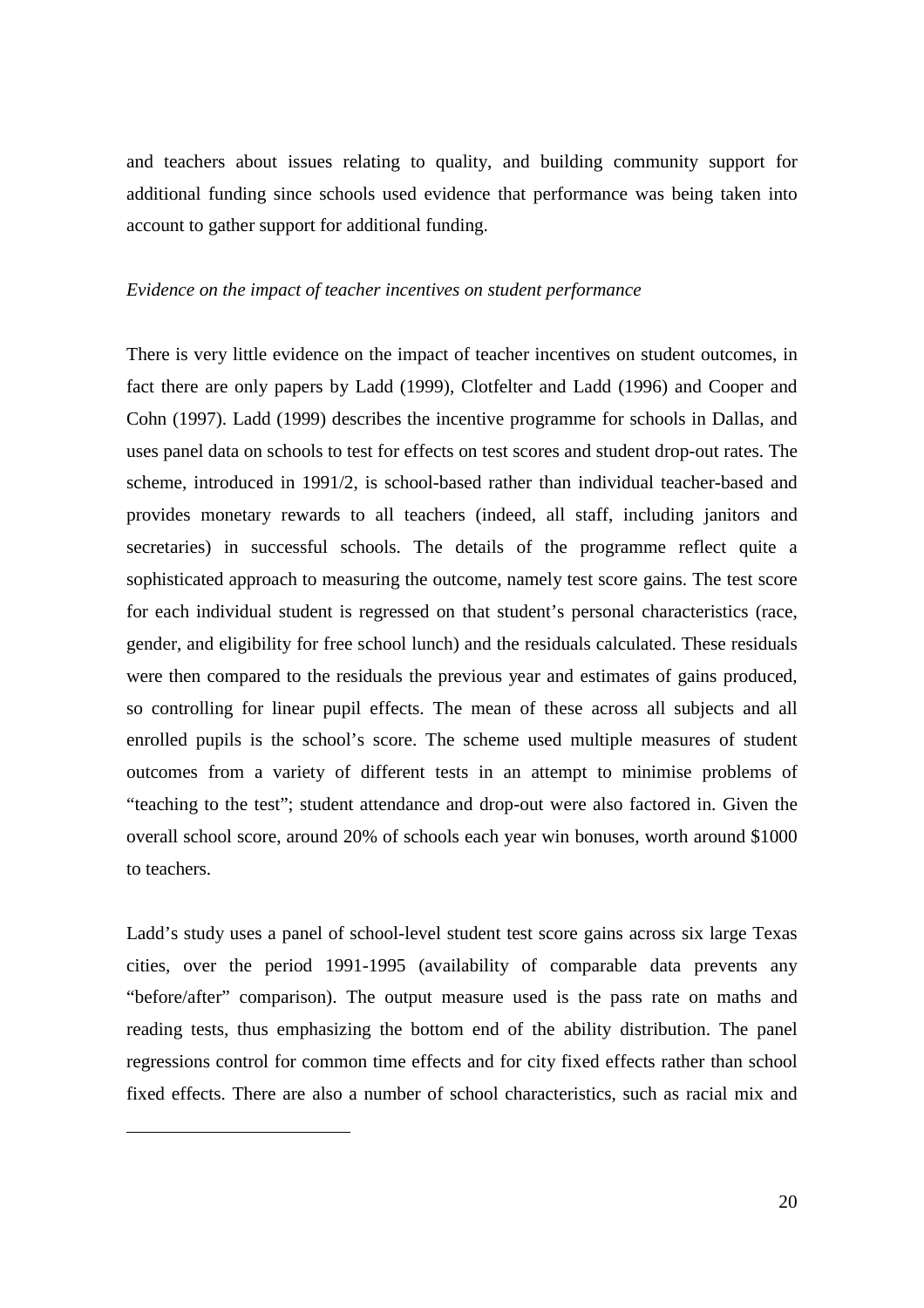percent disadvantaged. The results are generally positive, in that pass rates appeared to increase faster in Dallas than in other cities. However, the results are somewhat complicated by the fact that a positive Dallas effect is also found for the year before the scheme was introduced. Effects differ by sub-groups, being most positive for Hispanics and whites, and insignificant for blacks. The study does not investigate how these improvements came about, but interestingly Ladd notes a substantial increase in turnover of school principals once the scheme was in place.

Cooper and Cohn (1997) estimate both OLS and frontier production functions for South Carolina. The variables of interest for our purposes are the participation by teachers in two incentive plans. One is a purely individual scheme whereby teachers who are able to demonstrate superior levels of performance in student attendance and performance, as well as self-improvement, are awarded a bonus of around \$2000. The second scheme includes a collective element (a campus component) alongside an individual teacher bonus as above. Each school district participating in the scheme used a fraction of its incentive funds for this, which is allocated to schools with high student achievement.

Boozer (1999) sets out the details of the scheme and the context in some depth. The major problem - from the point of view of evaluating incentives - is that teachers are free to apply for an award or not. They choose to participate or not in September, to become eligible for an award in the following July. In fact around 16% applied, of whom 80% were successful (Boozer, 1999). Consequently, as Cooper and Cohn put it, "It is possible, even likely, that only the most productive teachers choose to apply for an award" (pp. 320-1). Therefore, any positive effect of this variable confounds both incentive effects and selection effects.

The empirical work is based on a cross-section of 541 classes in South Carolina. The dependent variables are class median test score gains in maths and reading. So pupil effects are controlled for by the use of score gains. Other explanatory variables included are teacher experience and qualifications, class size, and pupil mix. The authors are disappointed with the results with  $R^2$ s of around 10% – 15%, and few significant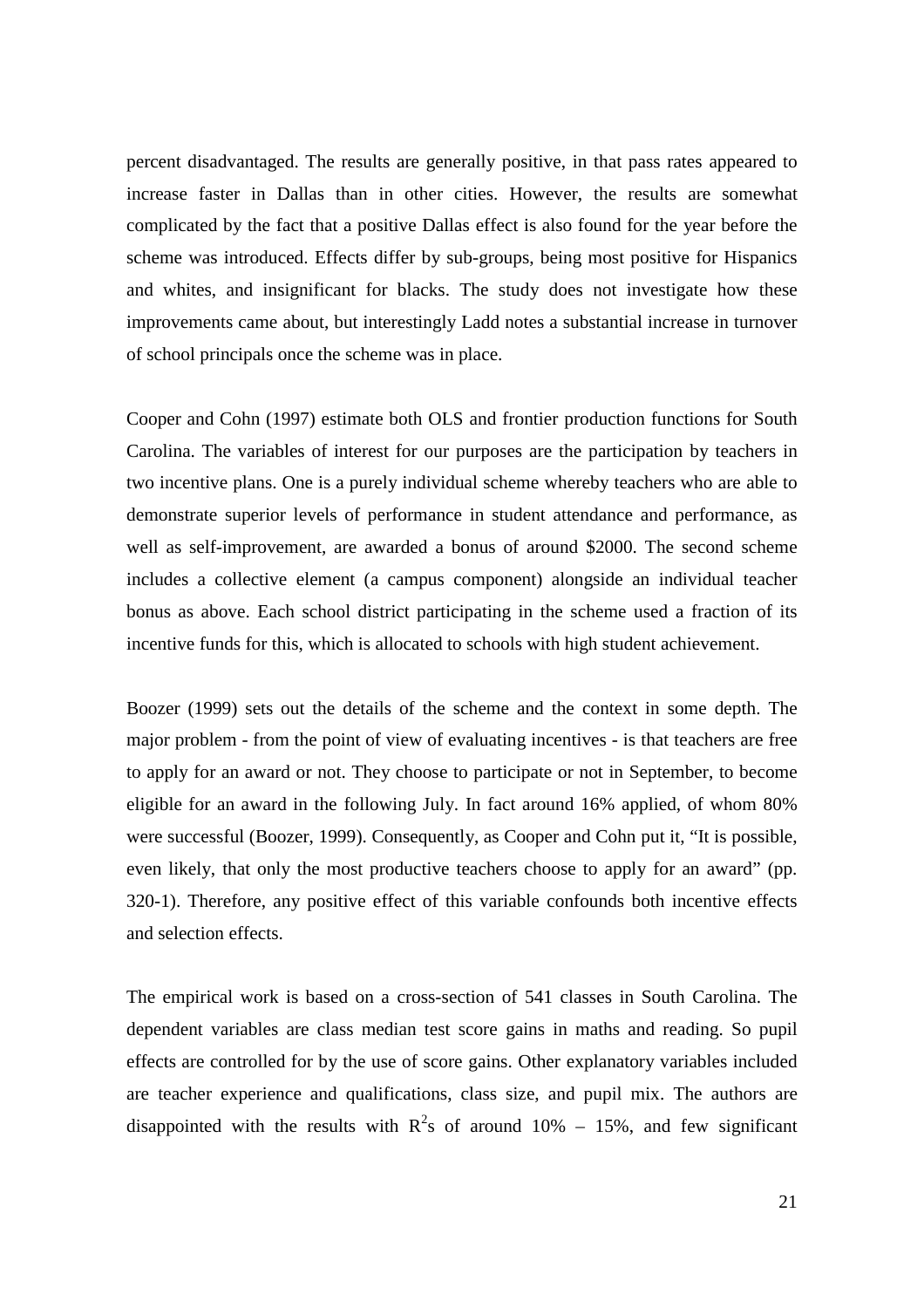variables (including, generally, teacher experience and qualifications, and class size). The proportion of students eligible for free school meals was significantly negative. The "incentive plan" variables are significant, and raise pupil attainment but, as noted above, these actually are not at all informative about the purely motivational effects of the scheme as the study has no control for teacher heterogeneity. The purely individual plan had (with the same bonus payout) a larger and more significant coefficient than the combined individual/school scheme.

## **The evidence from the UK**

The scheme was introduced in 2000 and therefore there is, as yet, very little direct empirical evidence about the impact of performance-related incentives on UK teachers. The evidence that does exist is either about attitudes to the scheme prior to its introduction or is about the operation of the scheme in its first year. Two studies have surveyed teacher attitudes to the Performance Threshold scheme. Marsden surveyed teachers in January 2000, after the scheme had been announced but before details had been published (Marsden, 2000). Most respondents disagreed with the principle of PRP, although it is notable that a minority believed that the proposed salary increase (£2000 per year) would stimulate increased effort. Marsden included questions designed to elicit respondents' type with respect to their commitment to their organisation. He found that most respondents have a high level of commitment, and argues that employees of this type are not likely to be motivated by extrinsic rewards.

A second survey of attitudes to the performance threshold was conducted on behalf of a teacher union, the Association of Teachers and Lecturers, shortly after teachers had completed their applications in mid-2000 (Purslow, 2000). The survey found that of the 92% of respondents eligible to apply, 80% had applied. Most of those who applied did so to obtain the salary increase or increase in pension entitlement (71%), and only 16% to gain recognition for their work. (This result is contrary to the results of the US surveys reported above, where teachers stated that they wanted financial rewards for recognition rather than desiring the money.) Of those who did not apply, 33% said they did not have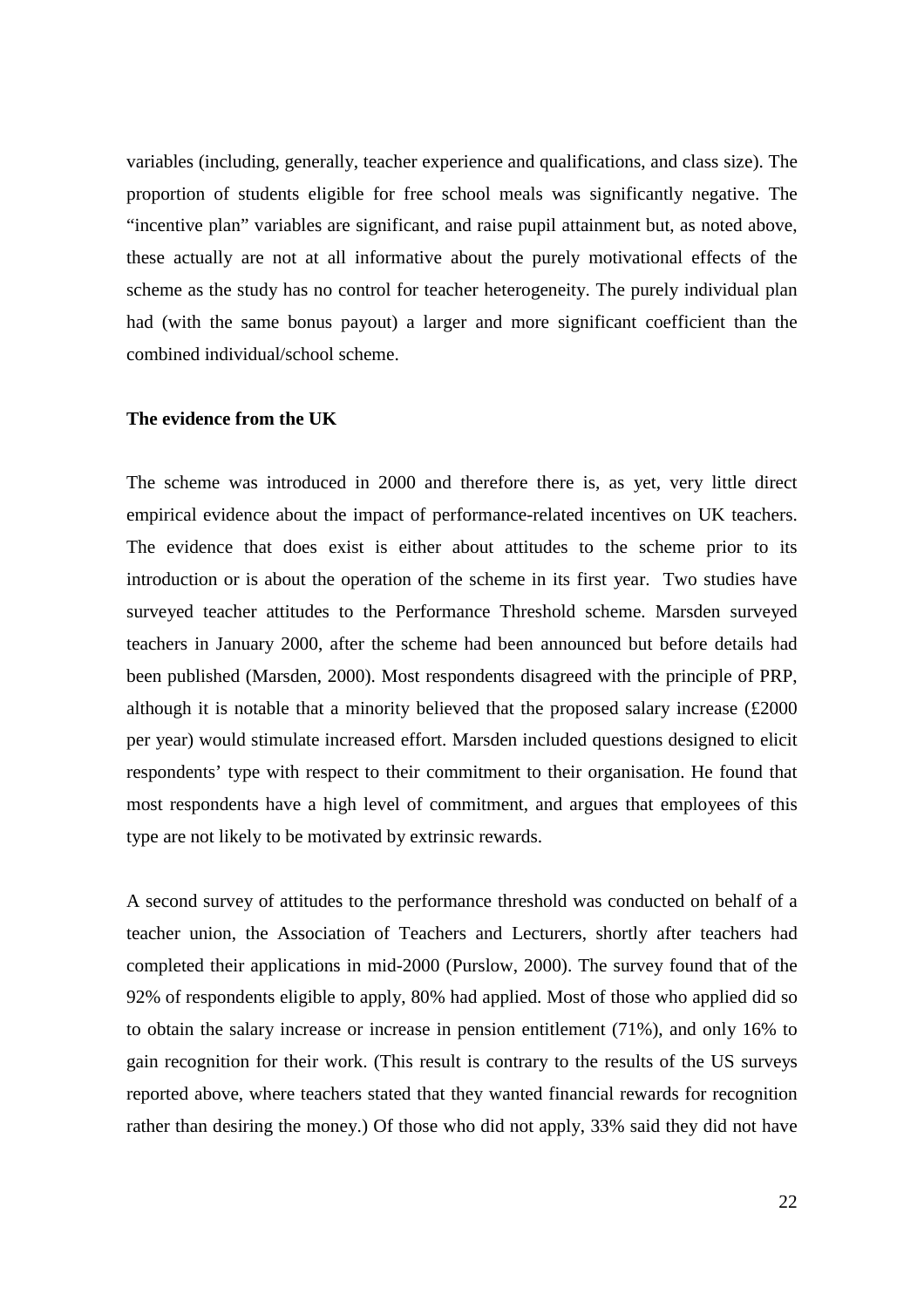time, 27% that they disagreed with the principle and 31% because of some other change in their circumstances. About a quarter of respondents had trouble completing the pupil progress section of the form, either because they could not get appropriate statistics, their pupils were not formally tested, or because they did not believe this could be quantified.

Storey (2000) undertook an analysis of a sample of the 4000 submissions made to the government during the Performance Threshold consultation process. She found that the submissions reveal widespread opposition to the Performance Threshold. Reasons included perceived problems with measurement of that which is important in high quality teaching, perceived practical problems with assessing pupil attainment (including the lack of a robust measure of value-added and the unreliability of the key stages exams), concern about the Threshold's effects on teamwork in schools, and the perceived likelihood that it would increase bureaucracy.

The most detailed study is that of Wragg et al. (2001) who surveyed a random sample of 1000 schools in over 150 local education authorities. They found that in these schools, 88 percent of the eligible teachers applied, and of these 97 percent were awarded the additional payment. Unsuccessful candidates were deemed to be failing on one or more aspect of their teaching. Head teachers in the study reported that they did not find it difficult to assess the five standards that teachers had to meet to receive their £2000 performance payment (which included pupil performance), but that the process was extremely time consuming. Heads were generally in agreement with the external assessors who were responsible for verifying the outcomes (granting of the award), though they felt this verification procedure was extremely time consuming and costly. Around 60 percent of heads indicated that they were against PRP, in principle, while 39 percent were in favour in principle. However, within this latter group, a large majority expressed concerns about its current implementation.

In terms of impact on teachers' actions in the classroom, three quarters of heads felt that the assessment had made little or no difference to what teachers did. Preliminary evidence from a parallel study by Wragg et al, which looked at classroom behaviour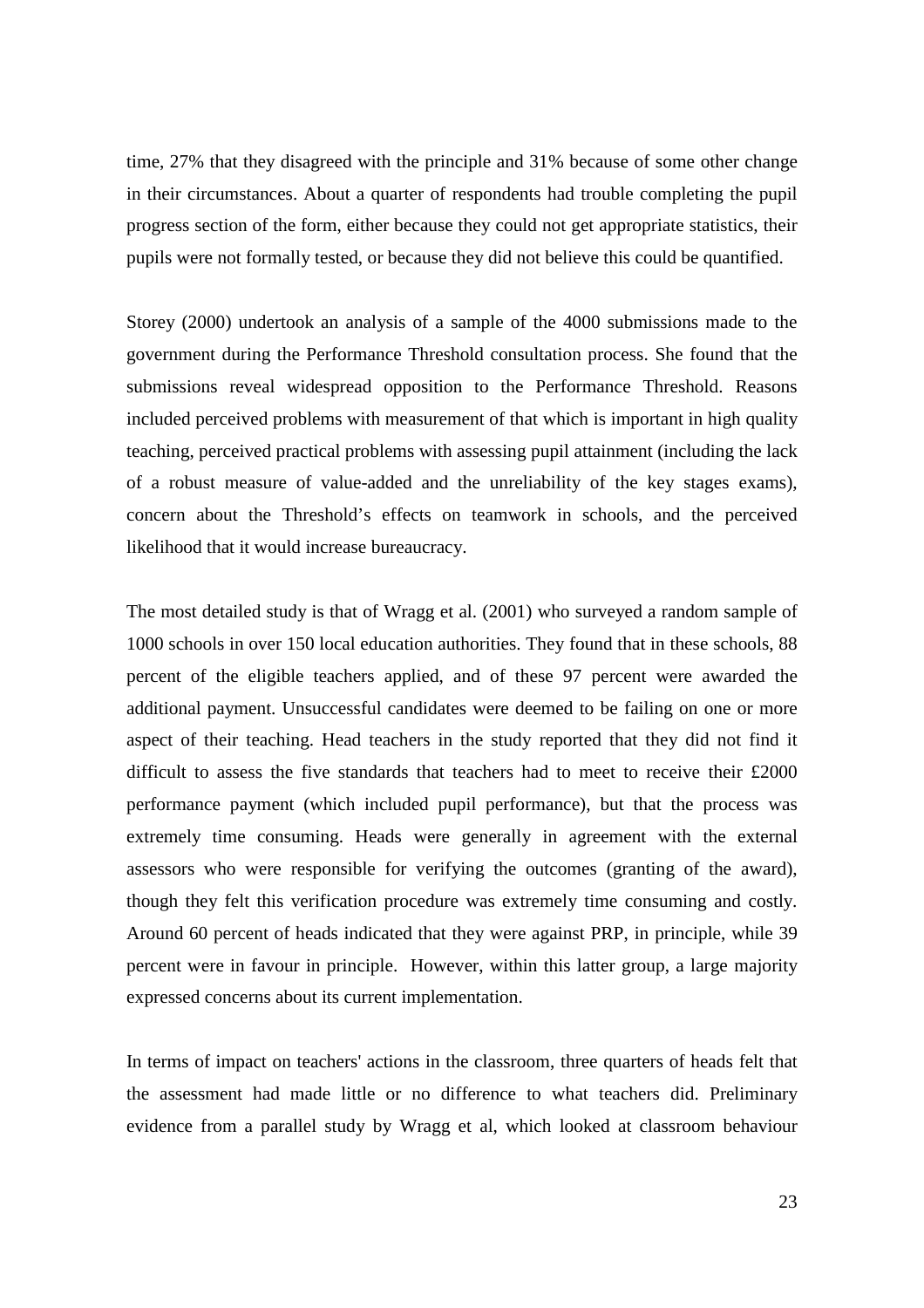during the year assessment period, suggests that teachers might have improved their recording methods, rather than change the way they teach.

Finally, Marsden and French (1998) conducted a survey of head teachers' perceptions of their own PRP scheme, in existence since 1991. They found that heads valued both monetary and non-monetary rewards. They also found that heads were more positive about the principle of PRP if they had actually received an award, and if their school had engaged in a formal performance review. Most respondents did not believe it had affected their motivation, many because they believed their work was already of an "appropriate standard".

# **Discussion**

This paper set out to assess whether, based on the existing evidence, an individual PRP scheme for teachers is likely to have an impact on teacher behaviour and pupil attainment. For there to be an effect, teachers must have an effect on pupil attainment, must respond to financial incentives, must respond positively to performance based pay and, within this, to individual PRP schemes.

The evidence available to address these questions is in some places somewhat limited and the results of studies of teachers can be difficult to interpret due to the difficulty of controlling for confounding factors but, given this, our conclusions are as follows. The literature on the production of education suggests that on balance teachers do have an effect on the outcomes of students. Hanushek et al. (1998) suggest that teachers are the most important school specific factor in influencing pupil attainment, and suggest a lower bound for total variation in attainment explained by individual teachers to be of the order of 7.5 percent. However, exactly what it is about teachers that matters is less clear. There is a positive impact of training and experience on pupil outcomes, but it is fairly modest, and the evidence points to a great deal of teacher heterogeneity.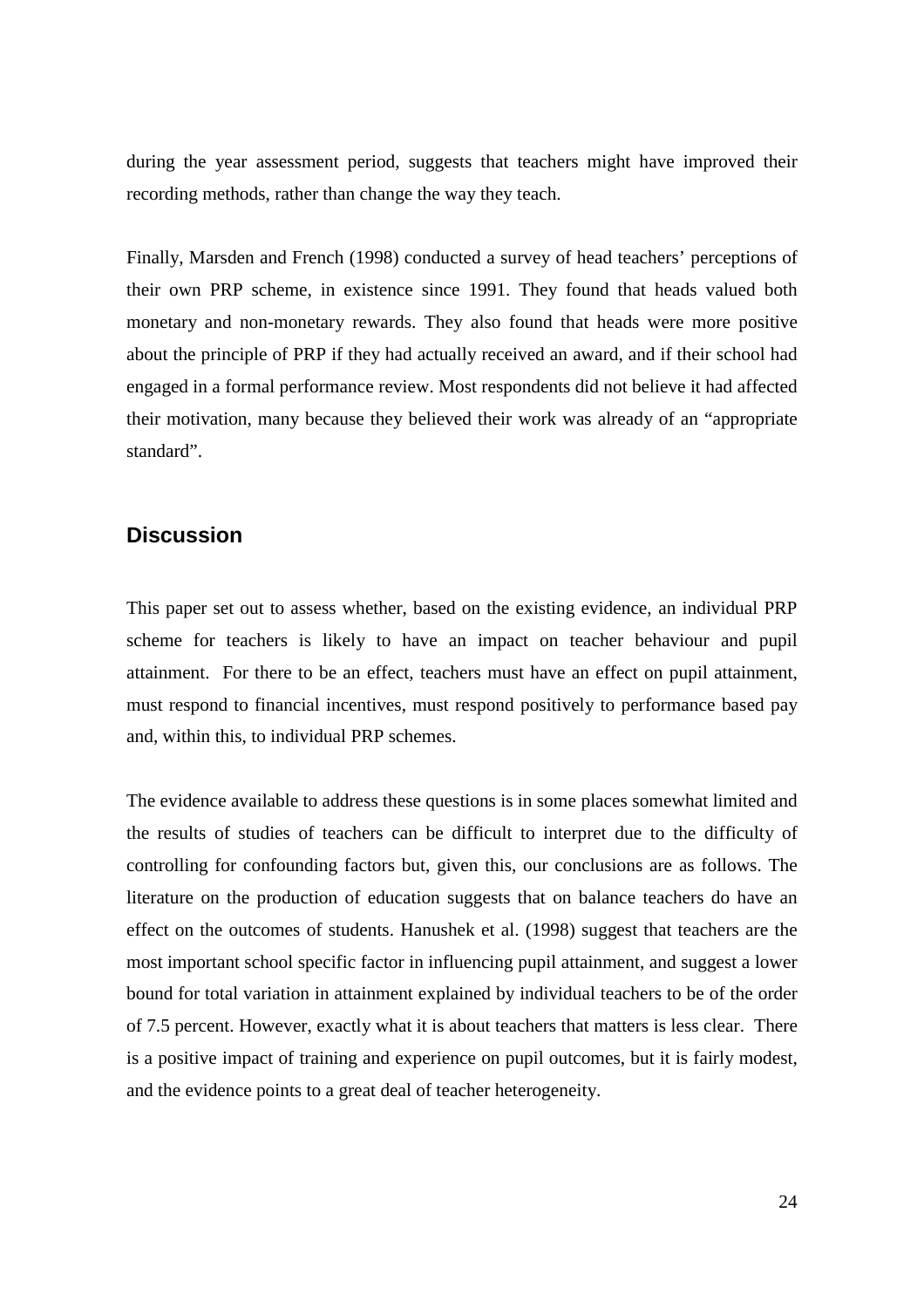The literature on the impact of financial rewards suggest that pay does have an impact on teacher behaviour. This is more on recruitment and retention than on performance once in the post, though there is some evidence from the US that pay levels do impact on teacher performance on top of feeding in through recruitment and retention of quality staff. Again, the estimated impact of pay levels is not large, and it is clear that teachers are motivated by a wide range of other factors, including the effort required to teach pupils of different abilities and the achievement standards, and racial mix, of schools.

The evidence from the literature on PRP schemes in teaching seems to be the following. First, there is debate in the US about whether PRP is, in principal, desirable. Some critics use the "contracts literature" to argue that schools do not have the characteristics associated with successful use of piece rates (Moore Johnson, 1984; Jacobsen, 1992). Critics cite the multiple goals in education, the lack of consensus about the factors leading to effective teaching and how it can be measured, and the collaborative nature of improving pupil attainment as factors mitigating against the use of PRP for teachers. Others use the psychology literature, and argue that teachers are motivated by intrinsic rather than extrinsic rewards, rendering PRP ineffective (Kelley, 1998; Moore Johnson, 1984). Some dismiss the role of incentives altogether, and argue that changing standards is insufficient to raise pupil attainment, since it is also vital to facilitate professional development and changes in teaching practice (Darling-Hammond and Falk, 1997).

Second, with the exception of Blinder (1983), most advocates of PRP argue that schools should be treated differently to other types of organisation. Advocates generally argue that education has a number of features that must be taken into account when designing and implementing schemes, but they argue that its careful implementation can lead to beneficial outcomes (Hannaway, 1996; Hanushek et al. 1994; Kemmerer and Windham, 1997; Odden and Kelley (1997). Hanushek and Jorgenson (1996) argue that the introduction of outcome-based performance incentives into US schools is vital as a way of improving performance. They argue that substantive increases in the resources devoted to education have not resulted in improved education standards. Some advocates argue that, although teachers are motivated by both extrinsic and intrinsic rewards, the former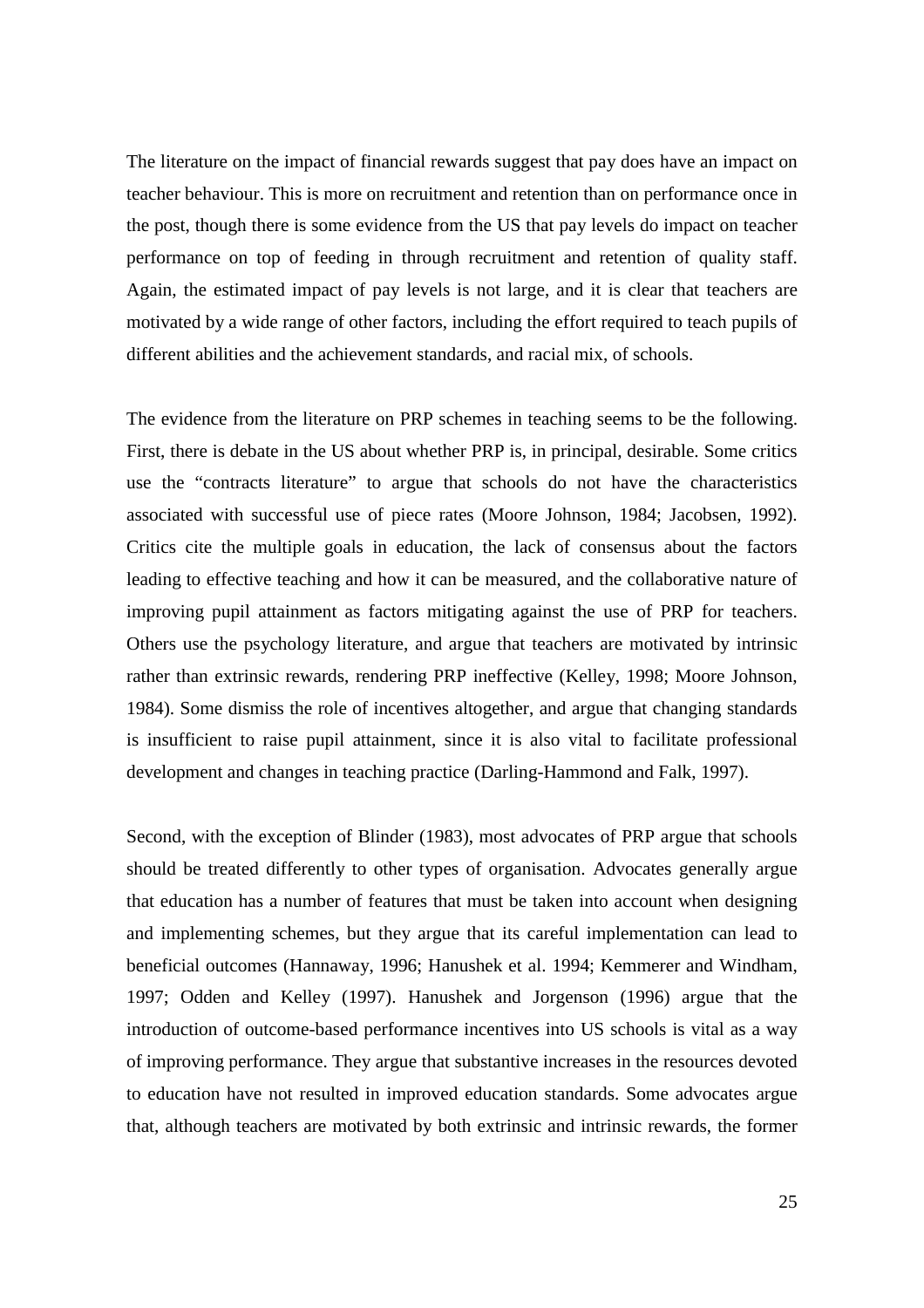can be used to enhance rather than necessarily undermine total motivation (Odden and Kelley, 1997).

Third, advocates and critics identify a number of issues needing to be considered when implementing PRP in schools. There are particular problems in the US education incentive structure, resulting from the nature of tests and the role they play. They argue that students are not motivated to meet attainment targets, since these do not influence employers or college admissions (Bishop, 1996; Hanushek et al. 1994). Gaming or cheating are frequently referred to, although there is little hard evidence of this type of behaviour. The Dallas school district publicised two cases of cheating, involving schools falsified exam scores (Clotfelter and Ladd, 1996) and Cless and Nabors (1992) allege that it was a factor leading to the demise of the South Carolina scheme. Other possible responses include "teaching to the test", coaching, and changing the intake of students or focusing on high achievers to improve results (Kovetz, 1996; Ladd 1996). Several commentators discuss the importance of ensuring that incentive schemes are developed locally, with the participation of local teachers, as a means of improving the ex-post motivating effects (Carter and Roberto, 1992; Kemmerer 1997). There is widespread recognition that value added measures of pupil attainment should be used rather measures based on levels (Meyer 1996). These considerations may mean that a well designed incentive scheme will be costly to administer, as the multi-faceted nature of teaching requires a wide range on monitoring systems.

Fourth, despite these reservations, the recent evidence on the operation of schemes provides limited support for PRP for teachers. Studies of teachers views' about PRP schemes indicate that, whilst teachers place a high value on intrinsic rewards, the use of bonuses was not viewed as inappropriate. In one documented case, when offered the choice of keeping the bonuses or putting them into a school wide fund, teachers stated they would choose the former (e.g. Kelley, 1999). The evidence on the effectiveness of these schemes on (gains in) pupil attainment is more limited, but what there is suggests that such schemes have on balance a small positive effect (Ladd, 1999). The limited evidence on design (essentially group versus individual schemes) suggests that when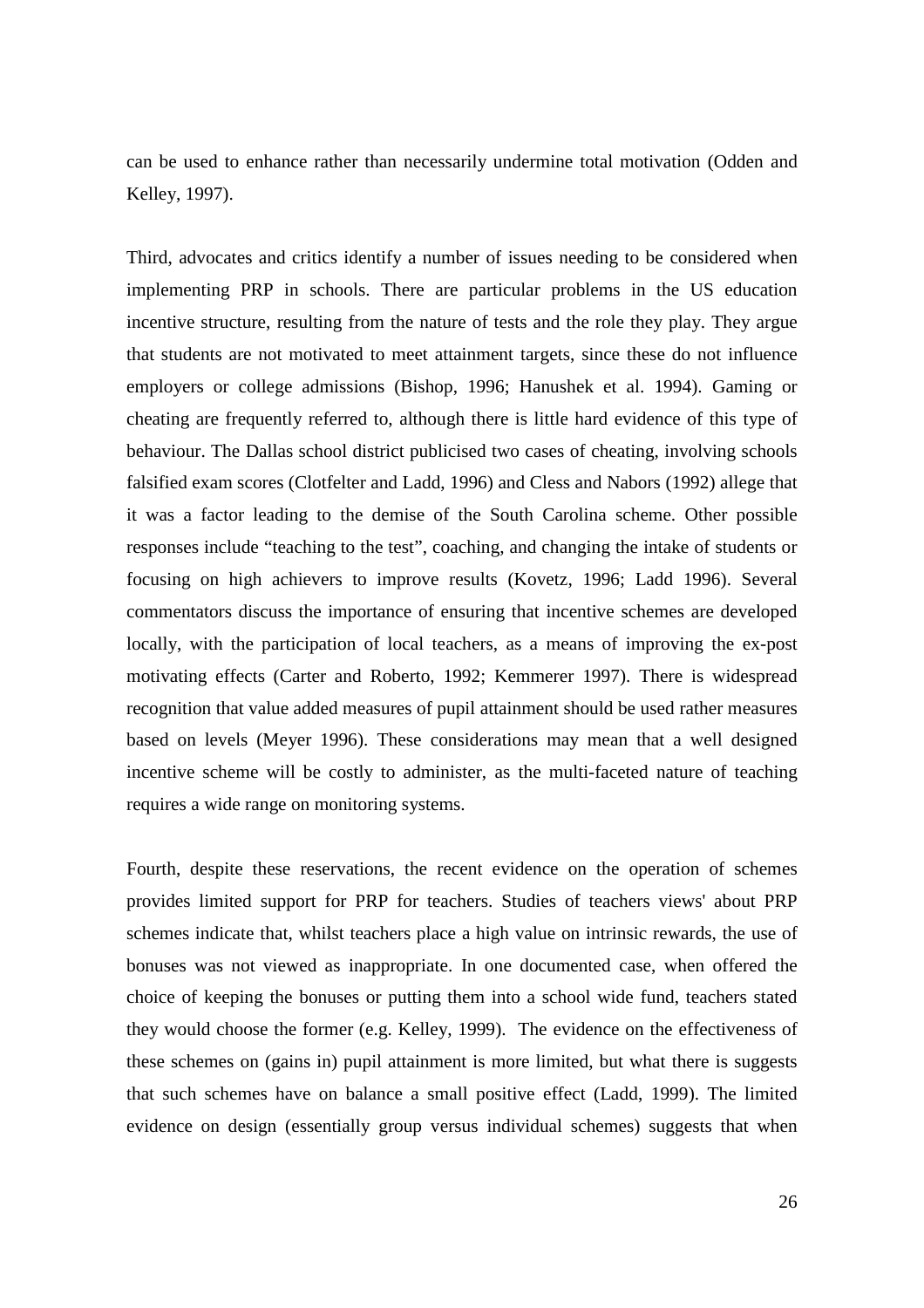asked about schemes, teachers state that they prefer reward schemes that are linked to school, rather than individual, performance. However, the one study that is able to compare the impact on pupil outcomes of individual versus school level rewards for the same teachers found that the gain in pupil attainment was, in fact, larger in the individual reward component of the scheme, though the differences in magnitudes are not large, and there are problems with the scheme design (Cooper and Cohn, 1997). In either form, PRP schemes did not, despite the oppostion of some groups in teaching, appear to harm pupil attainment.

The evidence on the UK scheme (as of mid-2001) is that it has, in its first year, *ex post* operated more as a general pay increase for (almost) all teachers at the eligible point of the scale. The literature suggests that such a general pay increase may have little impact on pupil attainment, though it may help retention rates. As yet there is no evidence on whether, and how, the scheme has affected pupil performance. If the scheme continues to operate to give almost all eligible staff a pay rise, then we would not expect much impact on effort, as teachers will expect to get the bonus irrespective of whether they increase their effort. On the other hand, in future years the scheme may not operate this way, either for those who were in 2000 below the eligibility threshold, or when (the yet-to-befinalised) once-off payments are made to those who are above the threshold. The literature we have examined here suggests that PRP schemes which give similar levels of rewards to the UK scheme, but where rewards are given selectively (with a strike rate that is lower than the present 90 percent), can improve pupil attainment. Such schemes can either be at teacher level or at school level. While the average impact of such schemes on pupil gain may not be large, it appears from the most recent evidence that it will probably be positive.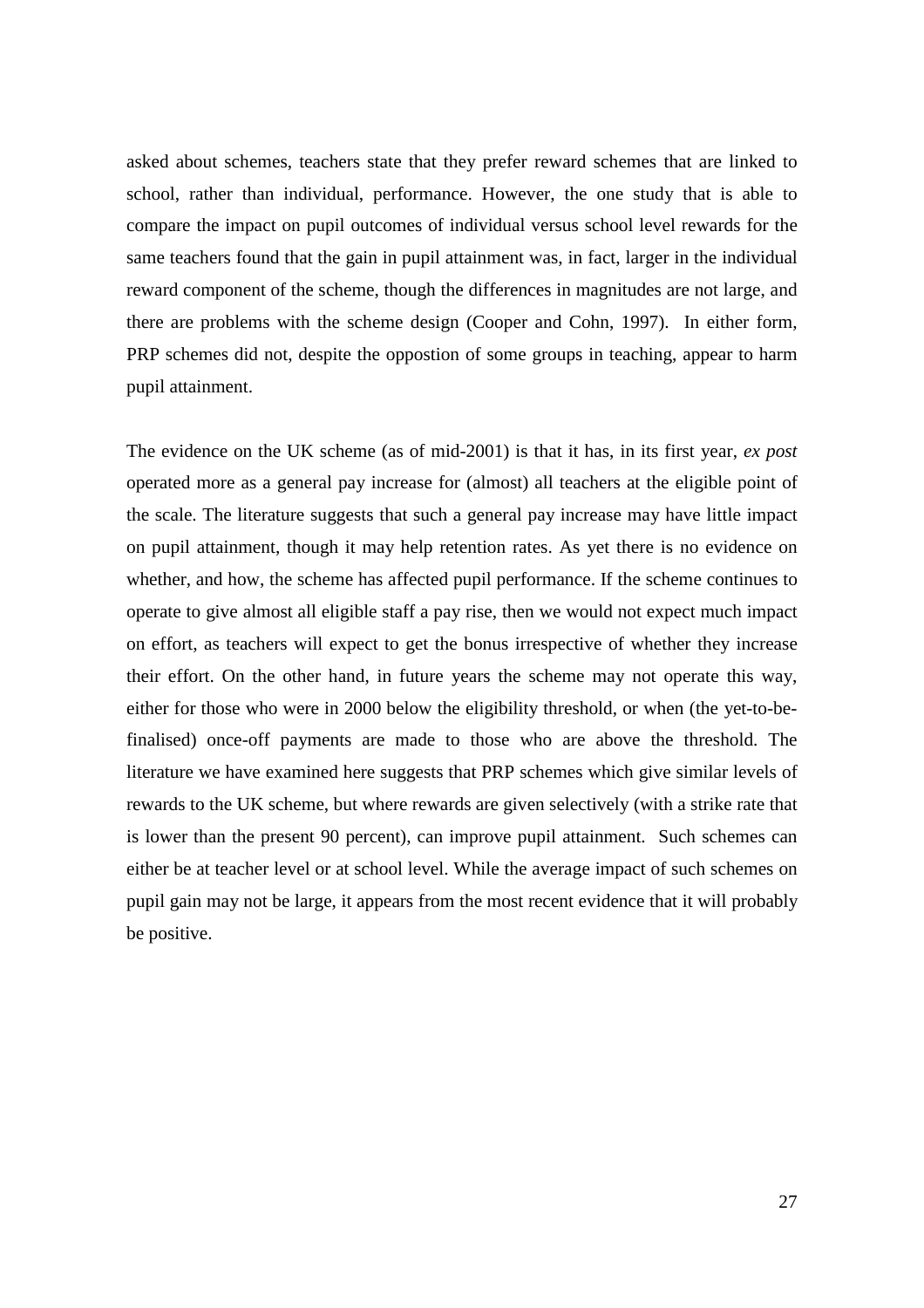## **References**

Akerhielm, K. (1995). Does Class Size Matter?, The Economics of Education Review, 14.

- Angrist, J. and Lavy, V. (1999). Using Maimondies Rule to Estimate the Effect of Class Size on Scholastic Achievement, Quarterly Journal of Economics, 114(2)
- Angrist, J. and Lavy, V. (2001). Does Teacher Training Affect Pupil Learning? Evidence from Matched Comparisons in Jerusalem Public Schools, Journal of Labour Economics vol. 19 no. 2
- Asch, M. (1990). Do incentives matter? The case of Navy recruiters, Industrial and Labor Relations Review, 43, pp.89-107
- Ballou, D. and Podgursky, M. (1999). Seniority, Wages and Turnover Among Public School Teachers, University of Massachusetts at Amherst mimeo.
- Bishop J H (1996). Signalling, Incentives and Schools Organisation in France, the Netherlands, Britain and the US. In Hanushek, E.A. and Jorgenson, D.W. (eds.)Improving America's Schools: The Role of Incentives. National Academy Press, Washington DC, 111-46.
- Blinder, A (1983). The merits of merit pay. The Boston Globe. Tuesday August 23, 48.
- Boozer, M. A. (1999). The Design and Evaluation of Incentive Schemes for Schools: Evidence from South Carolina's Teacher Incentive Pay Project. Mimeo, Hoover Institute.
- Burgess, S and Metcalfe, P (1999a). The Use of Incentive Schemes in the Public and Private Sectors: Evidence from British Establishments. University of Bristol CMPO WP No. 99/015
- Burgess S and Metcalfe P (1999b). Incentives in Organisations: A Selective Overview of the Literature with Application to the Public Sector. University of Bristol CMPO WP No. 99/016
- Card, D and Kreuger, A. (1996). School Resources and Student Outcomes: An Overview of the Literature and New Evidence from North and South Carolina, Journal of Economic Perspectives, vol. 10, Issue 4Carter KR and Roberto KA, 1992. A participatory process for policy development performance pay. Education. 112, 360-369.
- Clees WJ and Nabors ML (1992). Teacher incentive programs do they make better teachers? Education. 113, 145-148.
- Clotfelter, CT and Ladd, H (1996). Recognising and rewarding success in public schools. In Ladd, H.F. (ed.)Holding Schools Accountable: Performance Based Reform in Education. Brookings, Washington DC, 23-64.
- Coleman, J. Campbell, E. Hobson, C. McPartland, J. Mood, A Weinfeld, F. and York, R. (1966). Equality of Opportunity, Washington DC US Government Printing Office
- Cooper, S. T. and Cohn, E. (1997). Estimation of a Frontier Production Function for the South Carolina Educational Process. Economics of Education Review vol. 16 pp. 313 – 327.
- Courty, P. and Marschke, G. (1997). Measuring government performance: lessons from a federal jobtraining program American Economic Review, May 1997, Vol.87, No.2, pp.383-388.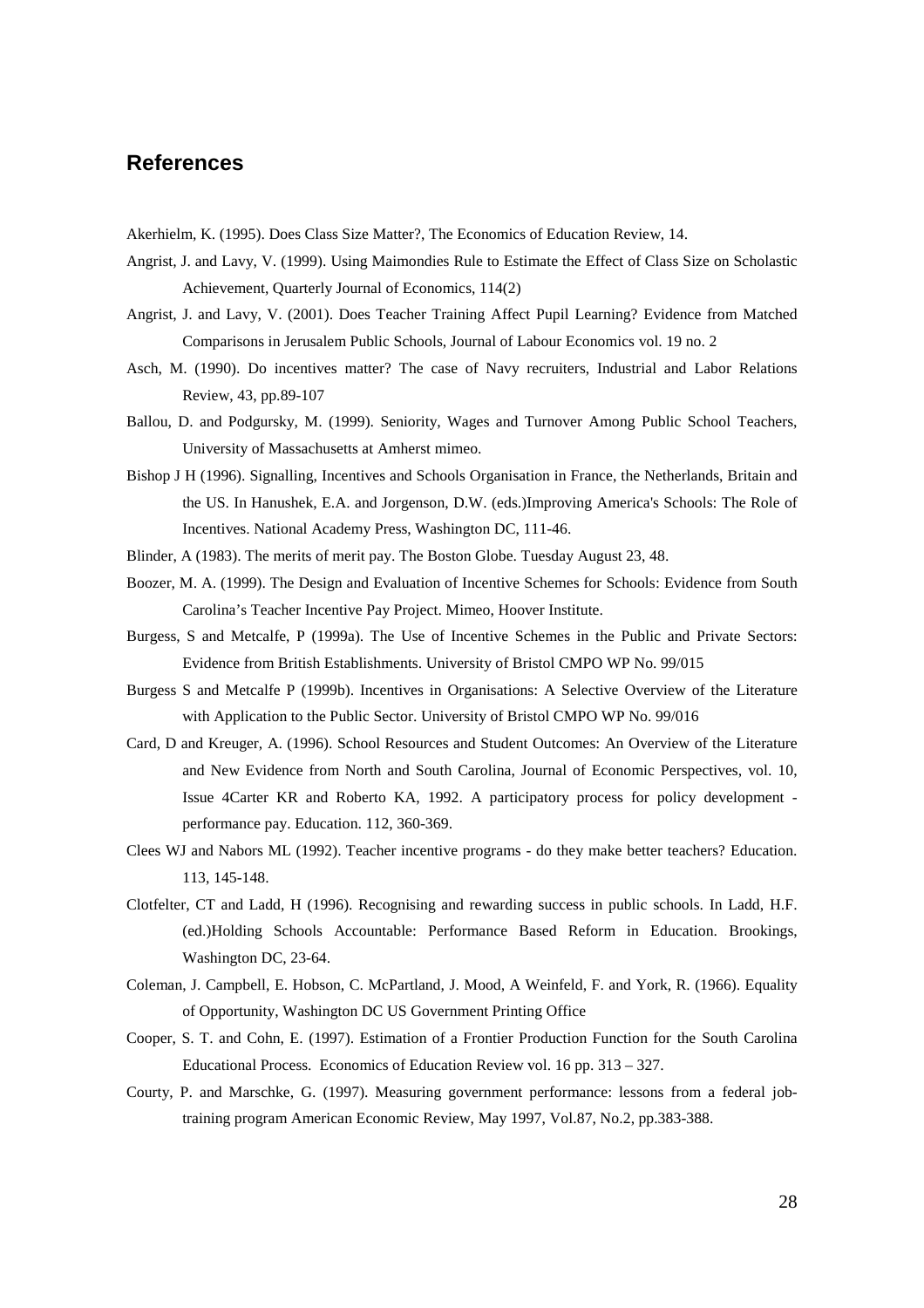- Courty, P. and Marschke, G. (1999). An empirical investigation of gaming responses to performance incentives. Mimeo, Economics Department, London Business School
- Courty, P. and Marschke, G. (2001). The Job Training Partnership Act Incentive System In J J Heckman (ed) Performance Standards in a Government Bureaucracy. W.E. Upjohn Institute for Employment Research.
- Darling-Hammond L and Falk B (1997). Using Standards and Assessments To Support Student Learning. Phi Delta Kappan.190-199.
- Dewey, J., Husted, T. and Kenny, L. (2000). The Ineffectiveness of School Inputs: A Product of Misspecification? Economics of Education Review 19(1)
- Dixit, A. (2000) Incentives and Organizations in the Public Sector: An Interpretive Review. Mimeo, Princeton University, Department of Economics.
- Dolton and Mavromaras (1994) Intergenerational Occupational Choice Comparisons: the case of Teachers Economic Journal, 104, 841-63
- Doulton, P and van Der Klaauw (1996). Teacher Salaries and Teacher Retention, in (eds) W Baumol and W Becker Assessing Educational Practices. Cambridge Mass: MIT Press.
- Doulton, P and van Der Klaauw (1999). The Turnover of Teacher Salaries: A Competing Risks Explanation. Review of Economics and Statistics 81, 543-552.
- Elmore RF, Abelman CH, and Fuhrman SH (1996). The new accountability in state education reform: from process to performance. In Ladd, H.F. (ed) Holding Schools Accountable: Performance Based Reform in Education. Brookings, Washington DC, 23-64.
- Figlio, D. (1997) Teacher Salaries and Teacher Quality, Economic Letters, 55(2)
- Hannaway J (1996). Management Decentralisation and Performance Based Incentives: Theoretical Considerations for Schools. In Hanushek, E.A. and Jorgenson, D.W. (eds) Improving America's Schools: The Role of Incentives. National Academy Press, Washington DC, 97-110.
- Hanushek E (1986) The Economics of Schooling: Production and Efficiency in Public Schools, Journal of Economic Literature, 24(3)
- Hanushek E and et al (1994). Making Schools Work: Improving Performance and Controlling Costs. The Brookings Institution, Washington DC.
- Hanushek E and Jorgenson D (1996). Improving America's Schools: The Role of Incentives. National Academy Press, Washington DC.
- Hanushek, E. Kain, J. and Rivkin, S. (1998). Teachers Schools and Academic Achievement NBER Working Paper 6691
- Hanushek E, Kain, J, and Rivkin, S. (1999). Do Higher Salaries Buy Better Teachers? NBER Working Paper 7082
- Hay/McBer Consultants (2000). Research into Teacher Effectiveness: A Model of Teacher Effectiveness. DFEE Research Report No 216.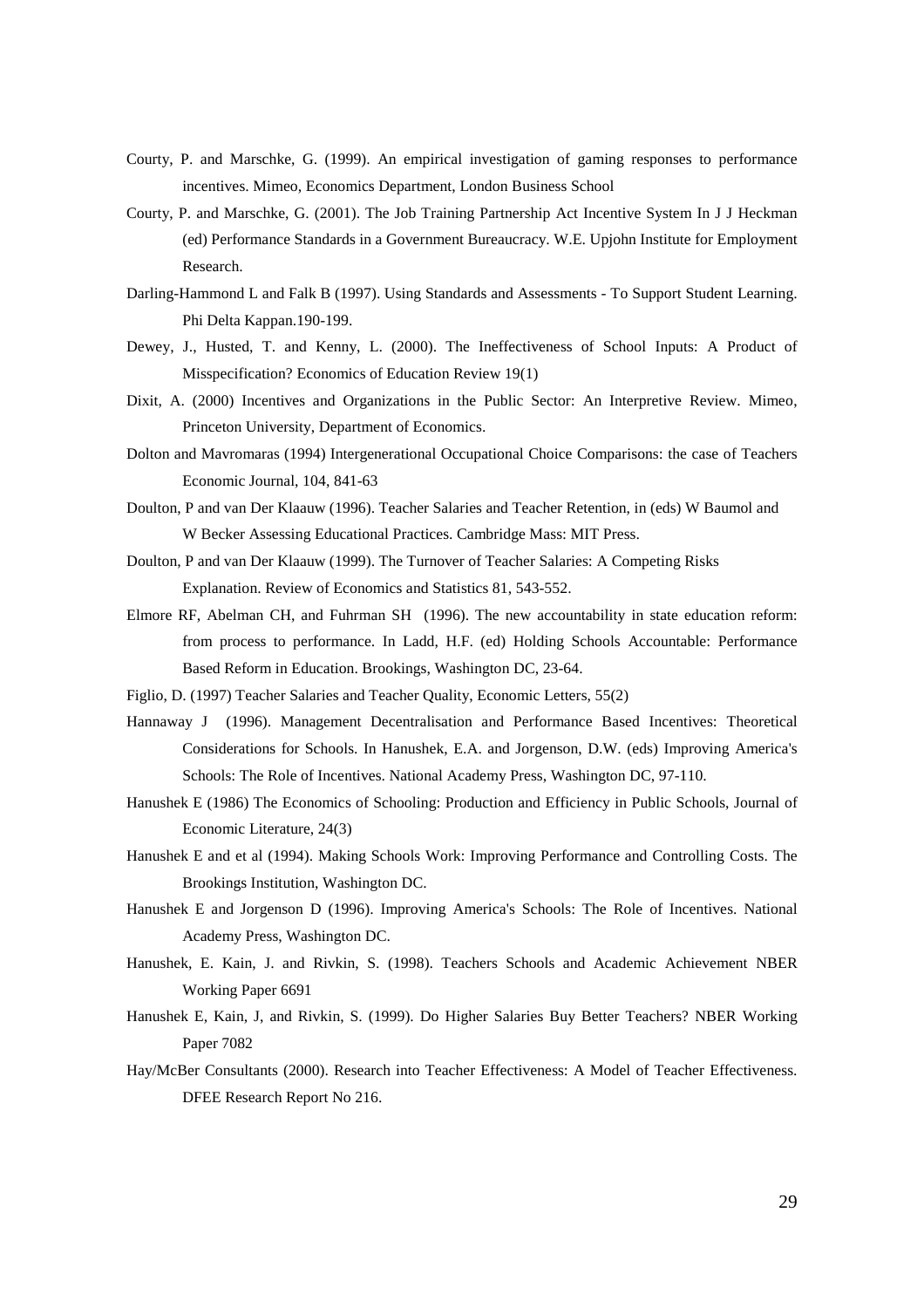- Heckman, J., J.Smith and C.Taber (1996). What do bureaucrats do? The effects of performance standards and bureaucratic preferences on acceptance into the JTPA program, NBER Working Paper 5535
- Hedges, L. Laine, R. and Greenwald, R. (1994). Does Money Matter? A Meta-analysis of Studies of the Effects of Differential Inputs on Student Outcomes Educational Researcher 23
- Heneman HG and Milanowski AT, (1999). Teachers Attitudes about teacher bonuses under school-based performance award programs. Journal of Personnel Evaluation in Education. 12, 327-341.
- Heneman HG (1999). Assessment of the motivational reactions of teachers to a school-based performance award program. Journal of Personnel Evaluation in Education. 12, 143-159.
- Hood C, Scott C, James O, Jones G, and Travers T (1999). Regulation inside Government: Waste-Watchers, Quality Police, and Sleaze-Busters. Oxford University Press, Oxford.
- Jacobson SL (1992). Performance-related pay for teachers, The American Experience. In Tomlinson, H. (ed.) Performance-related pay in Education. Routledge, London.
- Jacobson SL (1995). Monetary Incentives and the Reform of Teacher Compensation: A Persistent Organizational Dilemma. International. Journal of Educational Reform. 4, 29-35.
- Kahn, C. M., Silva, E. C. D., and Ziliak, J. P. (2001). Performance-based wages in Tax Collection: The Brazilian Tax Collection Reform and its Effects. Economic Journal vol. 111 no. 1 pp. 188 – 205.
- Kelley C and Protsik J (1997). Risk and reward: perspectives on the implementation of Kentucky's schoolbased performance award program. Educational Administration Quarterly. 33, 474-505.
- Kelley C (1998). The Kentucky School-Based performance Award Program: School-Level Effects. Educational Policy. 12, 305-324.
- Kelley C (1999). The motivational impact of school-based performance awards. Journal of Personnel Evaluation in Education. 12, 309-326.
- Kemmerer FN (1997). Developing a participatory framework for local teacher incentives. In Kemmerer, F.N. and Windham, D.M. (eds.)Incentives analysis and individual decision making in the planning of education. UNESCO, International Institute for Educational Planning, Paris, 94-107.
- Kemmerer FN and Windham DM (1997). Incentives analysis and individual decision making in the planning of education. UNESCO, International Institute for Educational Planning, Paris.
- Kovetz D (1996). Using student assessments for educational accountability. In Hanushek, E.A. and Jorgenson, D.W. (eds.)Improving America's Schools: The Role of Incentives. National Academy Press, Washington DC, 171-96.
- Kreuger, A. (1999) Experimental Estimates of Education Production Functions Quarterly Journal of Economics 114(2)
- Ladd H , (1996). Holding Schools Accountable: Performance Based Reform in Education. Brookings, Washington DC.
- Ladd, H. F. (1999) 'The Dallas school accountability and incentive program: an evaluation of its impacts on student outcomes' Economics of Education Review vol. 18 pp. 1 – 16.Ladd H (2000). The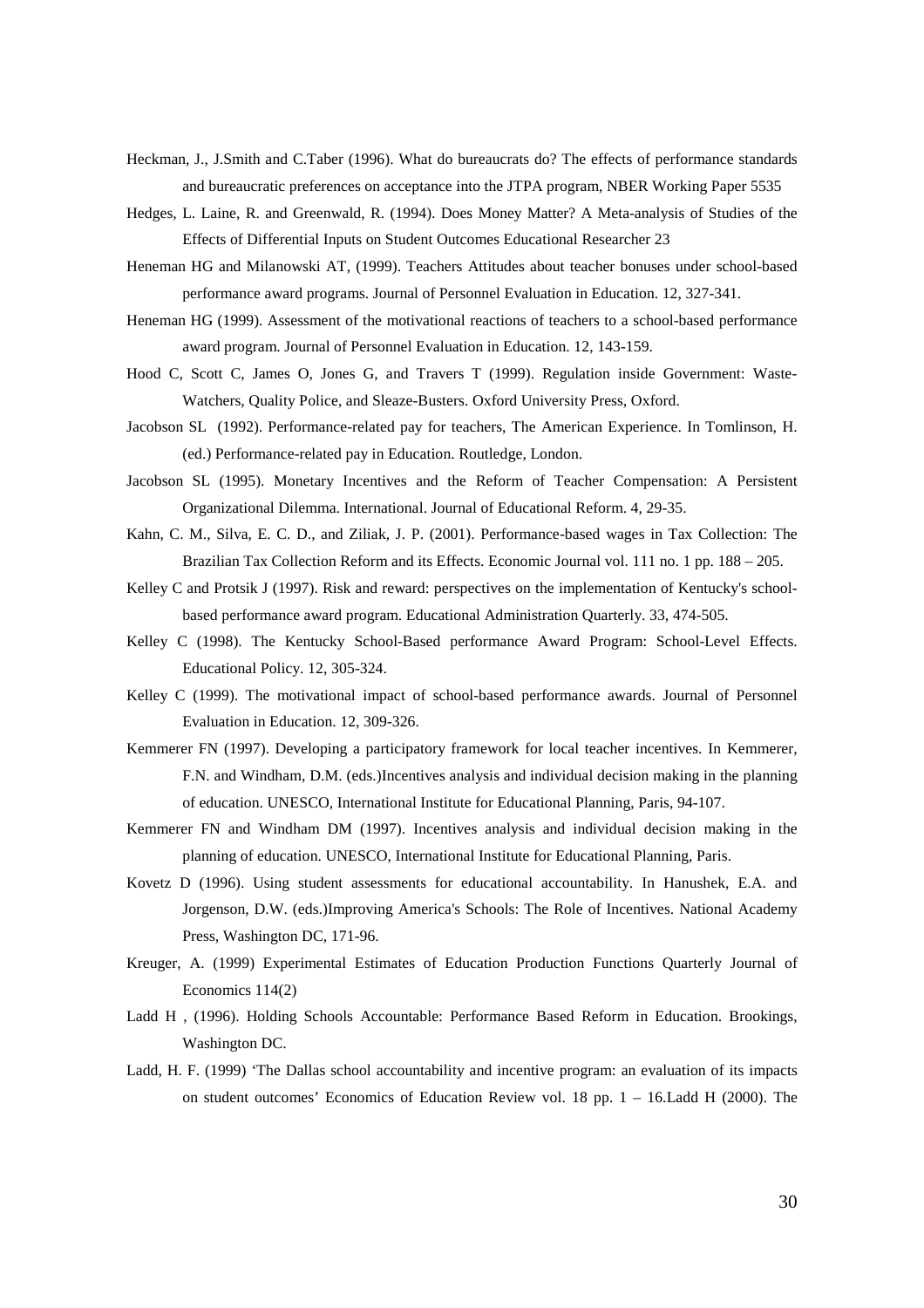Dallas School Accountability and Incentive Programme. Economics of Education Review. 18, 1- 16.

- Loeb, S. and Page, M. (1999) Examining the Link Between Teacher Wages and Student Outcomes: The Importance of Alternative Labor Market Opportunities and Non-Pecuniary Variation, Stanford University mimeo.
- Marsden D, 2000. Teachers before the 'threshold'. Centre for Economic Performance, LSE Discussion Paper 454.
- Marsden D and French S, 1998. What a performance: performance related pay in the public services. Centre for Economic Performance, LSE, London.
- Mayston, D. J. (1996) Educational Attainment and Resource Use: Mystery or Econometric Misspecification?, Education Economics 4(2)
- Mayston, D. J. (2000a) The Demand for Education and the Production of Local Public Goods. Mimeo University of York
- Mayston, D. J. (2000b) Performance Management and Performance Measurement in the Education Sector. Mimeo University of York
- Meyer RH , 1996. Value Added Indicators of School Performance. In Hanushek, E.A. and Jorgenson, D.W. (eds.)Improving America's Schools: The Role of Incentives. National Academy Press, Washington DC, 197-224.
- Moore Johnson S, 1984. Merit pay for Teachers: A Poor Prescription for Reform. Harvard Educational Review. 54, 175-185.
- Murnane RJ and Cohen D, 1986. Merit pay and the evaluation problem: why most merit pay plans fail and a few survive. Harvard Educational Review. 56, 1-17.
- Murnane R, and Olsen R (1989). The Effects of Salaries and Opportunity Costs on Duration in Teaching: Evidence from Michigan. Review of Economics and Statistics 71, 347-352.
- Murnane R, and Olsen R (1990). The Effects of Salaries and Opportunity Costs on Duration in Teaching: Evidence from North Carolina. Journal of Human Resources 25, 106-124.
- Murphy, K. (1999), Executive Compensation, in Handbook of Labor Economics, Vol. 3, O. Ashenfelter and D. Card, eds. North-Holland, Amsterdam
- Nickell, S and Quitini (2001) The Consequence of the Decline in Public Sector Pay in Britain: A little Bit of Evidence, Centre for Economic Performance, LSE mimeo,
- Odden A and Kelley C , 1997. Paying Teachers for what they know and do: new and smarter compensation strategies for Teachers. Sage, London.
- Prendergast, C. (1999) The provision of incentives in firms, Journal of Economic Literature, vol. 37, pp.7- 63
- Purslow, N. 2000. Survey of attitudes on Performance Threshold (post application period). Association of Teachers and Lecturers (www.askatl.org.uk),